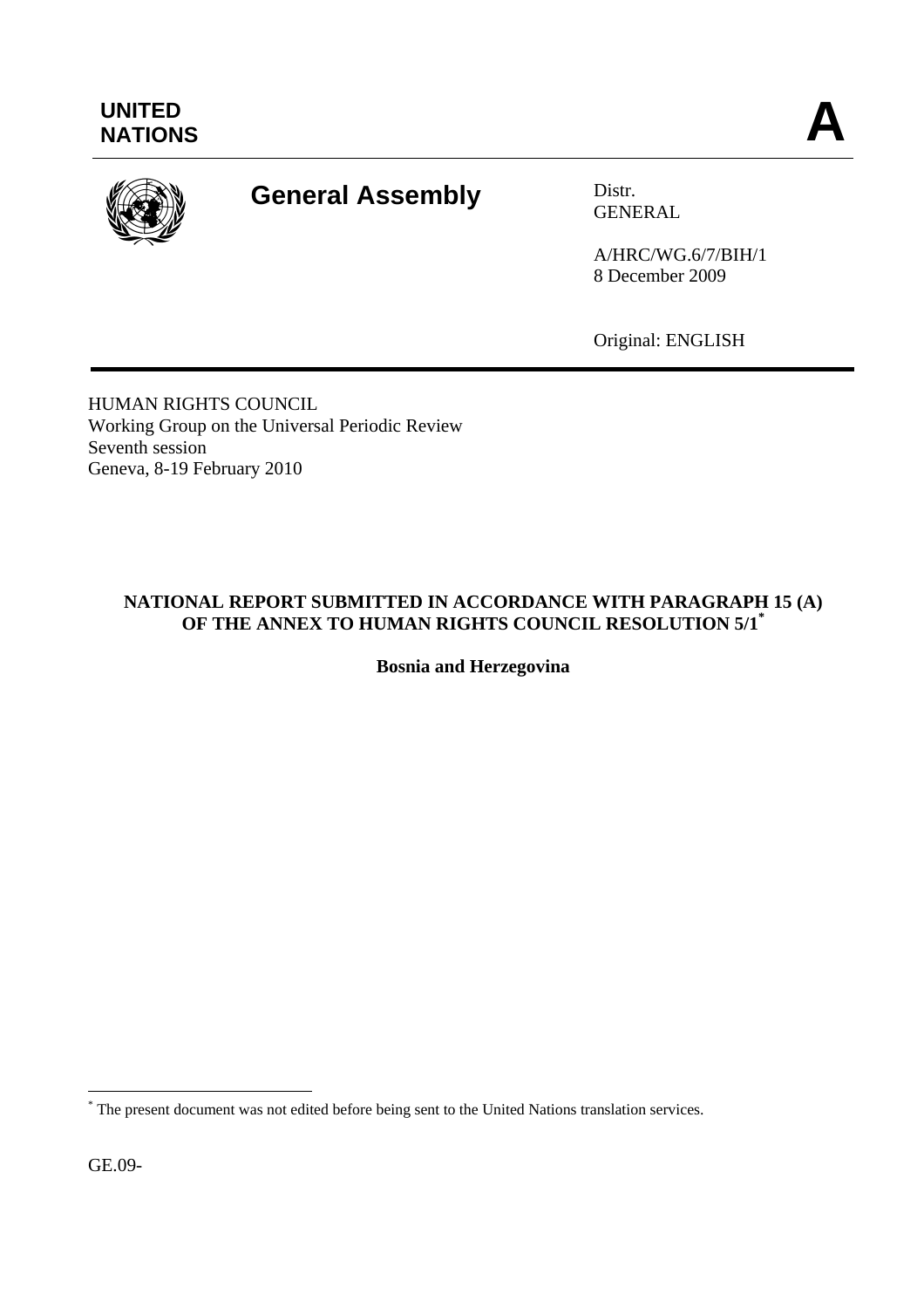#### **CONTENTS**

|      |                                           |                                                                 |        | Paragraphs     | Page           |                |
|------|-------------------------------------------|-----------------------------------------------------------------|--------|----------------|----------------|----------------|
| I.   |                                           |                                                                 |        | $1 - 2$        |                | $\overline{4}$ |
| II.  | BASIC LEGAL FRAMEWORK FOR IMPROVEMENT AND |                                                                 |        | $3 -$          | 22             | 4              |
|      | Α.                                        |                                                                 |        | $3 -$          | $\overline{7}$ | 4              |
|      | <b>B.</b>                                 | Legal requirements relevant to the protection of human rights   |        | $8 -$          | - 20           | 5              |
|      | $\mathcal{C}$ .                           |                                                                 |        | 21             |                | 8              |
|      | D.                                        |                                                                 |        | 22             |                | 8              |
| III. |                                           | INSTITUTIONS FOR THE PROTECTION OF HUMAN RIGHTS                 |        | $23 - 37$      |                | 8              |
|      | Α.                                        | Independence of the courts and the right to judicial protection | $23 -$ |                | - 29           | 8              |
|      | <b>B.</b>                                 |                                                                 |        |                |                | 9              |
|      |                                           | IV. IMPROVEMENT AND PROTECTION OF HUMAN RIGHTS                  |        | $38 - 88$      |                | 11             |
|      | Α.                                        | Rights of national minorities, with special reference to        |        | $38 - 42$      |                | 11             |
|      | <b>B.</b>                                 |                                                                 | $43 -$ |                | 46             | 12             |
|      | C.                                        |                                                                 | 47 -   |                | 51             | 12             |
|      | D.                                        |                                                                 | $52 -$ |                | - 55           | 13             |
|      | Ε.                                        |                                                                 |        | $56 - 58$      |                | 14             |
|      | F.                                        |                                                                 |        | 59             |                | 15             |
|      | G.                                        | Protection of the rights of persons with disabilities           |        | $60 - 64$      |                | 15             |
|      | Η.                                        |                                                                 |        | 65 - 74        |                | 16             |
|      | I.                                        |                                                                 | 75 -   |                | - 79           | 18             |
|      | J.                                        |                                                                 |        | 80             |                | 19             |
|      | K.                                        |                                                                 | 81     | $\blacksquare$ | - 84           | 19             |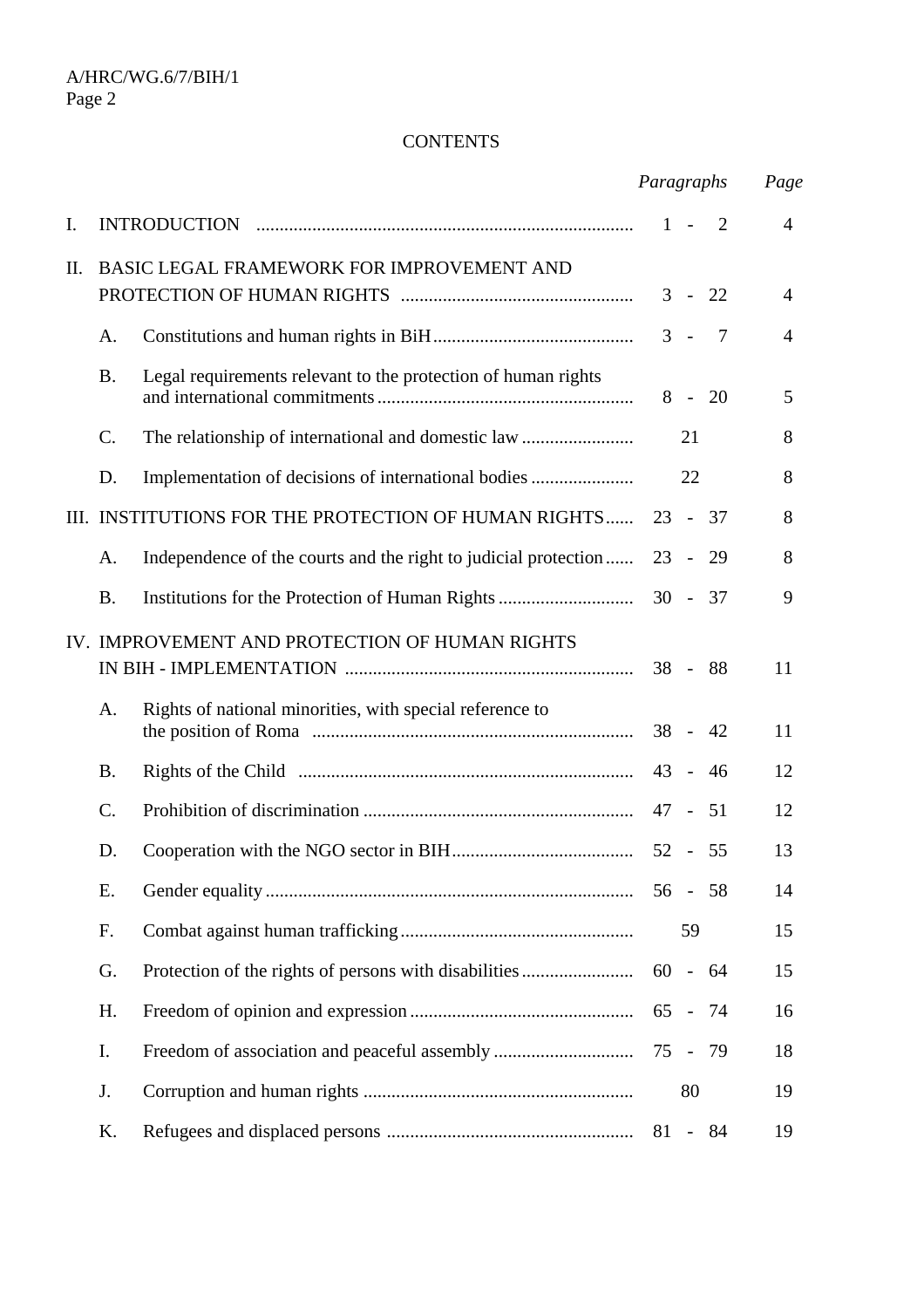## CONTENTS *(continued)*

|                                                  | Paragraphs Page |  |
|--------------------------------------------------|-----------------|--|
|                                                  |                 |  |
| V. COMMITMENT OF BIH TO PROMOTION AND PROTECTION |                 |  |
|                                                  |                 |  |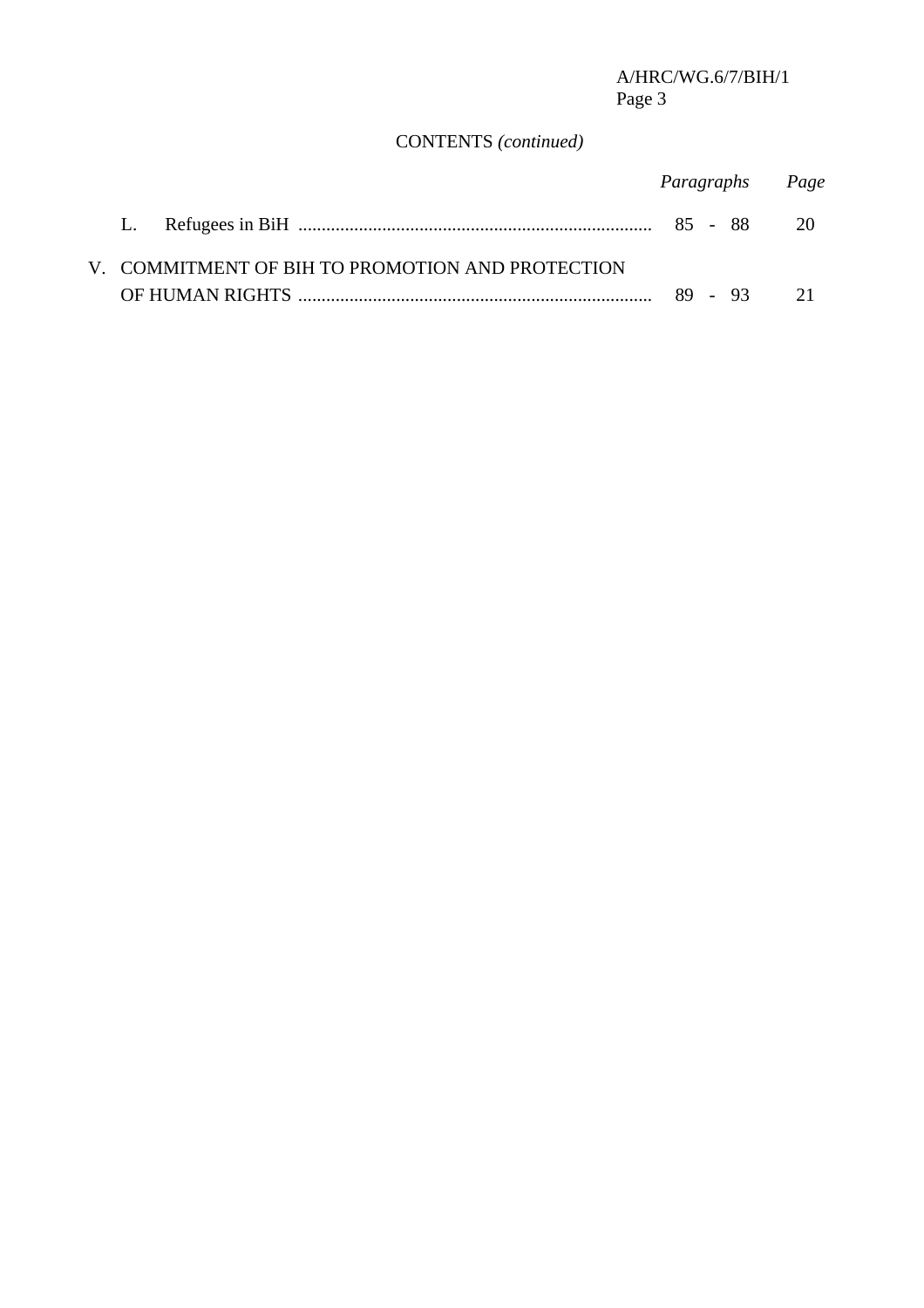## **I. INTRODUCTION**

1. This Report of Bosnia and Herzegovina (hereinafter BiH) has been prepared in accordance with General guidelines for the preparation of information under the Universal Periodic Review mechanism, which is based on the Resolution of the Council for Human Rights 5/1 of 18 June 2007.

2. In preparation and drafting of the above mentioned report, the Ministry for Human Rights and Refugees of BiH (hereinafter MHRR) collected different reports, analyses, information and recommendations in order to complete the presentation of human rights in BiH, all in accordance with Article 12 of the Law on Ministries and Other BiH Public Authorities and in line with general guidelines, with the participation of a number of state and entity institutions, representatives of the civil society, NGOs and associations, which are more directly concerned with the protection of human rights and fundamental freedoms. A draft text of the Universal Periodic Review was also prepared and it was presented within the public debate to a broader number of participants from governmental and non-governmental sector.

## **II. BASIC LEGAL FRAMEWORK FOR IMPROVEMENT AND PROTECTION OF HUMAN RIGHTS**

## **A. Constitutions and human rights in BiH**

3. BiH has committed itself to ensure the achievement of the highest level of protection of internationally recognized human rights and fundamental freedoms. The Article II of the Constitution of BiH sets forth that the rights and freedoms provided for under the European Convention for the Protection of Human Rights and Fundamental Freedoms and the accompanying protocols shall be directly applied in the legal system of BiH, so they are given priority over other domestic positive legal regulations.

4. Besides the BiH Constitution, the primacy of human rights is also provided in the constitutions of the entities, the Statute of the The Brcko District BiH, and the constitutions of 10 cantons in the Federation.

5. Although the current BiH Constitution guarantees basic human rights and freedoms it should be noted that the BiH authorities try to harmonize the existing restrictions in certain provisions of the Constitution of BIH with the European Convention on Human Rights and Fundamental Freedoms, the International Covenant on Civil and Political Rights and the First and Second Optional Protocols.

6. When assessing the current situation of human rights in comparison to the reports, including the initial and the periodic ones, already submitted during the past period to the UN committees in the area of human rights, it is visible that there are improvements related to better protection of rights of: refugees and displaced persons, persons with disabilities, children, women, particularly victims of violence and trafficking, aliens under subsidiary protection, asylum seekers, persons belonging to national minorities, especially the Roma rights, the rights to information, religious freedom. The fact is also that there are some challenges for the competent BiH authorities with regard to ensuring the necessary financial resources for a reformed approach to certain areas of human rights protection, such as the more efficient work of the judiciary and better coordination of law enforcement services, and especially the accelerated implementation of activities related to reform of the social sector (poverty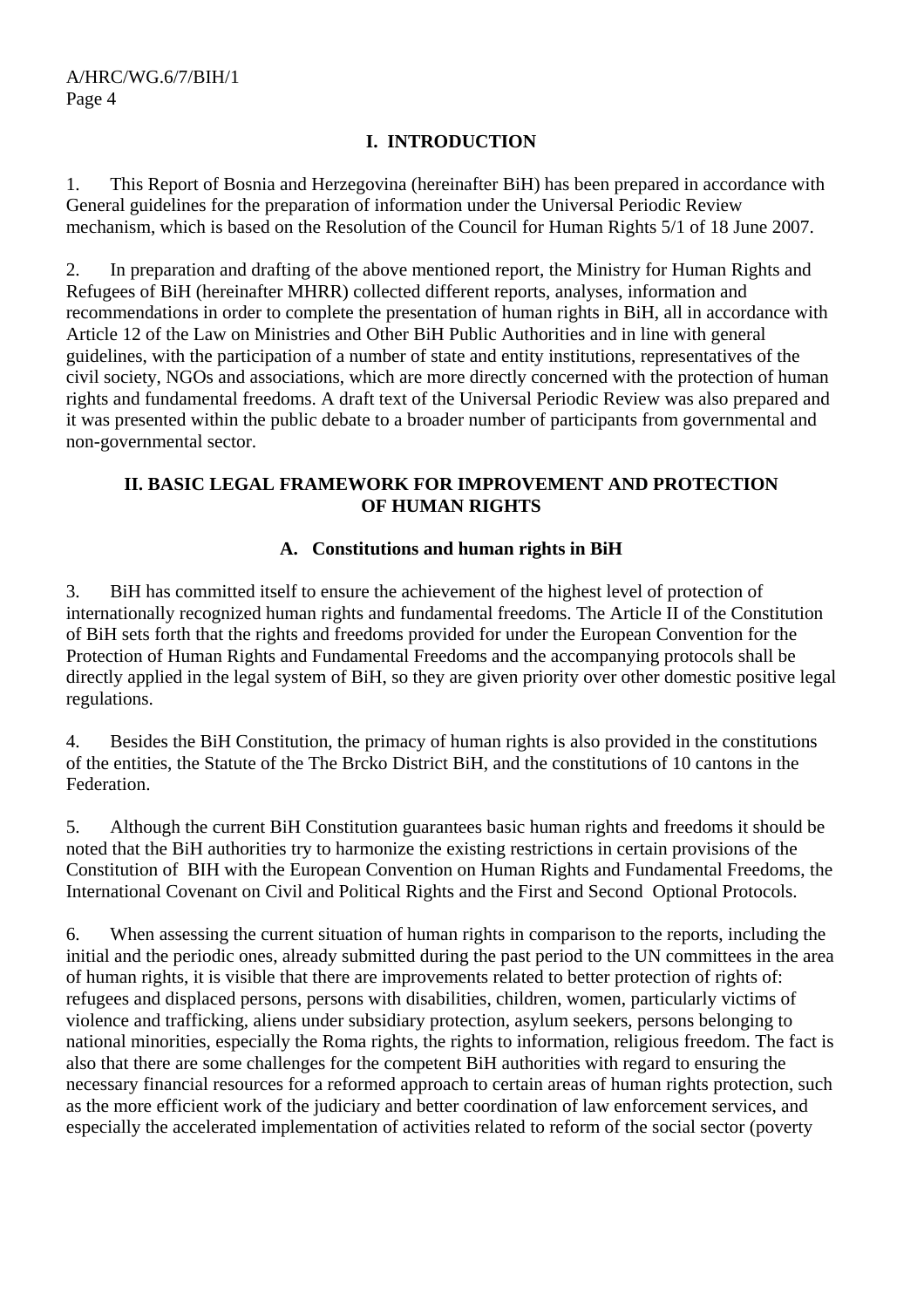reduction), namely the establishment of a sustainable system of assistance for the unemployed and faster employment, further reforms in education, problems in better protection of the environment natural resources and access to them. All these areas need further harmonization of the legal framework, particularly in accordance with the revised European Social Charter, which entered into force on ratification of 15/09/2008, with the CESCR (by succession of 01/09/1993) and CPRMW (accession of 13/12/1996).

7. In order to present the human rights situation in BiH it is also necessary to emphasize the most important political issues that relate to the efforts of the BiH authorities to find not only the appropriate legal solutions in BiH laws but also the adequate mechanisms for the implementation of positive legal regulations since post-war transition and economic challenges and political problems are extremely strong. This primarily relates to the first reform of the BiH Constitution and further economic development of BiH.

#### **B. Legal requirements relevant to the protection of human rights and international commitments**

8. Improvement of the legislative framework in the field of protection of individual rights and freedoms in BiH is particularly evident in recent years in terms of improving the human rights of vulnerable groups of BiH population, for which in the previous period the legal solutions have been innovated and adopted in many sectors, regardless of difficulties in the process of harmonization of BiH legislation with international legal standards. It should be particularly emphasized that BiH adopted a unique methodology of passing laws, which means that in the preparation of all new BiH laws it is required in the procedure of the passing of the law to determine the degree of compliance with international legal sources, of which BiH is a member. Compared to earlier laws, the BiH legal framework concerning the protection of human rights of certain vulnerable categories in BiH has been significantly enhanced, in particular in certain sectors of protection, which ensures the continuity of improving the legal mechanism for protection of human rights and freedoms.

9. In order to ensure the rights to sustainable return of **displaced persons and refugees,** in addition to the Law on Refugees from BiH and Displaced Persons in BiH, entity laws were passed and they are fully harmonized with the Convention on the Status of Refugees from the 1951 and the Protocol on the Status of Refugees from 1967 that BiH adopted by succession on 1st September 1993, which made an appropriate legal mechanism that ensures equal rights and protection of displaced persons and refugees in BiH, including the refugees – foreign citizens.

10. It should be also especially noted that the Law on Protection of the Rights of National Minorities in BiH was adopted in promoting the protection of **national minorities**, as well as laws protecting the rights of minorities in the entities which are also harmonized with the International Convention on the Elimination of All Forms of Racial Discrimination., of which BiH is a member by succession of 16 July 1993, and the European Framework Convention for the Protection of National Minorities which has been applied in BiH since 1 July 2001. The ratification of the European Charter for Regional and Minority Languages is currently in process in BiH. BiH has also signed the Declaration on the accession to "Decade of Roma Inclusion 2005-2015" and has begun its implementation.

11. In order to better ensure the freedom of thought, conscience and religion, BiH has also passed the **Law on Freedom of Religion and Legal Position of Churches and Religious Communities in**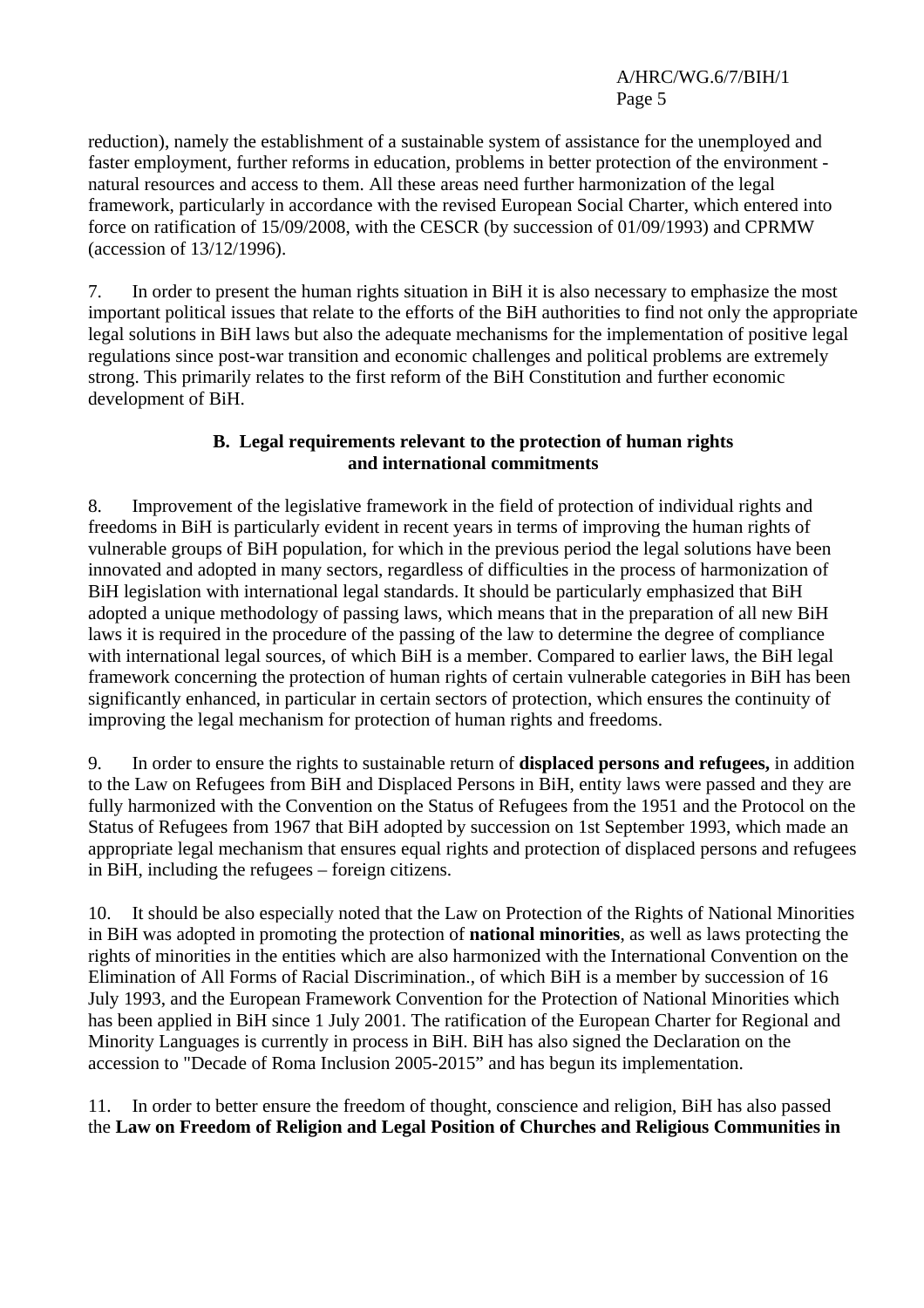**BiH**, which guarantees equal status of churches and religious communities. In order to regulate mutual relations with religious communities and churches BiH undertook activities such as harmonization of the **Basic Agreement between BiH and the Holy See** which was signed in April 2006 and the Additional Protocol to the basic agreement signed in September 2006, the Basic Agreement between BiH with the Serbian Orthodox Church signed in 2007 and ratified in 2008, and it is expected to sign a similar agreement with the Islamic community in BiH. All these contracts were agreed not only with the European Convention on Human Rights and Freedoms and the accompanying protocols, but also with the International Covenant on Economic, Social and Cultural Rights, which has been applied since 1 September 1993.

12. **The Law on Gender Equality of BiH** provides formally an equal access to rights of women and men in accordance with international standards, and laws against domestic violence in the entities contribute to comprehensive protection of vulnerable categories - women and children from domestic violence. In addition to these legislative projects it is also worth mentioning that strategic and planning documents were made to ensure more effective prevention of discrimination in practice, especially against women and so BiH adopted several strategic documents: the BiH Gender Action Plan for the period 2006-2012, the National Action Plan for combating domestic violence, the National Action Plan to combat human trafficking and illegal migration 2008-2012, Rules on protection of citizens of BiH victims of trafficking and witnesses of trafficking in human beings and the Rules on protection of foreign victims of trafficking. These laws and above mentioned plans are harmonized with CEDAW, which has been applied in BiH since 1 September 1993 and with OP CEDAW, which has been applied in BiH since 4 September 2002 as well as with the EC directives relating to gender equality established by the Protocol to Prevent, Stop and Punish Trafficking in Persons, especially women and children, which complements the UN Convention against Transnational Organized Crime, ratified in March 2002 and the European Convention on Action against Trafficking in Human Beings, ratified in 2006. As a special segment of protection, the BiH authorities have adopted previously ratified CRC, taken by succession on 01 September 1993 and the Optional Protocols relating to the sale of children, child prostitution and pornography and the involvement of children in armed conflicts, ratified in September and March 2002.

13. With the view to protection of war victims in BiH, and especially the families of missing persons, the **Law on Missing Persons of BiH** was adopted on the basis of which the Institute for Missing Persons of BiH was established as an independent professional institution in charge of the search for missing persons in BiH, in which the significant role is played by the representatives of the families of missing persons whose work is organized within the framework of the Advisory Committee established under the Missing Persons Institute of BiH. The implementation of activities on accession to *the International Convention for the Protection of All Persons from Forced Disappearance* is in process. The prosecution of war crime cases is the mechanism to establish the responsibility of individuals for violations of human rights and international humanitarian law in the Court of BiH. The additional mechanism was established under the Missing Persons Institute of BiH which ensures and provides forensic/judicial truth in order to ensure justice for the victims (the right to know the fate of missing persons) and set up a culture of punishing those who violated the law. The appropriate legal regulations are crucial to the prosecution of war crimes, and addressing the problem of missing persons in BiH.

14. In addition to laws that were enacted in the area of civil war victims in the entities and The Brcko District BiH, which need to be harmonized in line with the UN Committee recommendation, it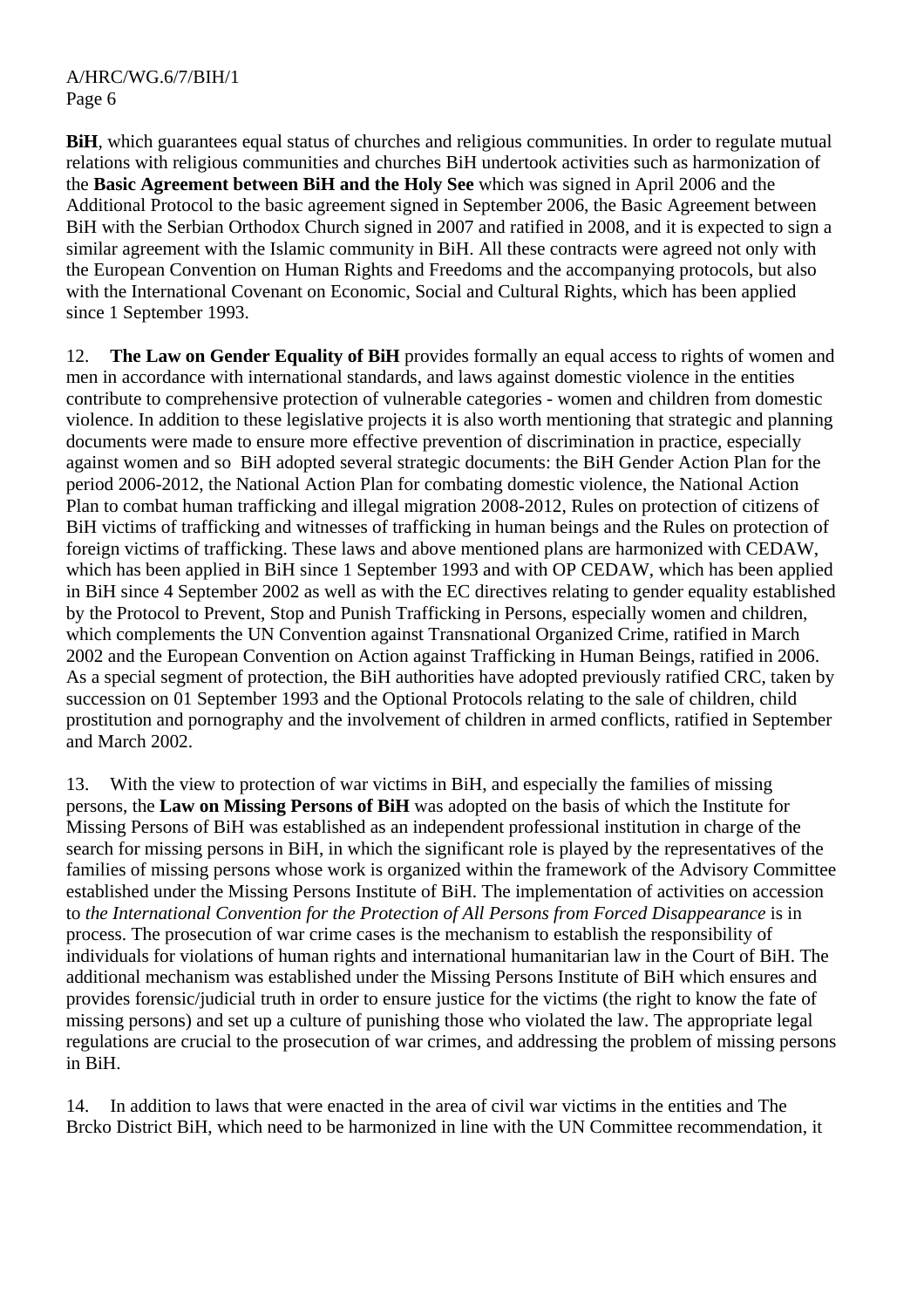is important to point out that the Council of Ministers at its 87th session held on 14 May 2009 adopted a conclusion which supports the initiative to make the Strategy in the field of the transitional justice in BiH on the basis of the Strategy for Justice Sector Reform, which would significantly improve the situation and the protection of war victims in BiH.

## 15. **The Law on Prohibition of Discrimination in BiH came into effect in mid 2009** and it

established a unique legal mechanism for the prevention of discrimination. It contains comprehensive anti-discrimination standards and is a general framework for the protection of human rights, providing additional powers to the Ombudsman of BiH. It is also important to note that the passing of the Law on the prohibition of all fascist and neo-fascist organizations and use of their symbols in BiH is under process, which practically establishes an umbrella mechanism for the suppression of all, including the worst forms, of racial discrimination in BiH, the spread of hate speech and other forms of intolerance. BiH, as a member of the Council of Europe, is obliged to respect the European Resolution on preventing racism, xenophobia and racial intolerance in sport. BiH is also a signatory of the European Convention on violence and misconduct of spectators at sporting events, particularly at football matches. In this regard, the Law on Sport in BiH stipulates that a special unique law at national level shall determine the manner and measures to prevent and combat violence and misconduct of spectators at sporting events, including racism, xenophobia and racial intolerance.

16. Besides the **BiH Constitution,** the right to freedom of opinion and expression is also guaranteed by **the Constitution of the Federation** of BiH, Article 2(1), **Constitution of Republika Srpska,**  articles 25, 26 and 27, **the constitutions of the cantons of FBiH**, **and is more precisely formulated by the Law on Freedom of Access to Information in BiH** adopted in 2001, the entity laws on Freedom of Access to Information and the **Law on Protection against Defamation**, adopted in 2002, which decriminalizes libel and repeals the so-called. verbal act, by the **Law on Communications** of BiH, /passed in 2003/ which governs the area of communications, including the field of broadcasting (electronic media) and telecommunications and provides the highest degree of respect for freedoms guaranteed by international and local applicable laws, especially in the part related to freedom of expression, by **the Law on the Basis of the Public Broadcasting System and Public Broadcasting Service of BiH**, a common law at the BiH level, which regulates the activity of the public broadcasting system in BiH. The Article 10 of the Law imposes the obligation for broadcasters to respect the rules and regulations of the Communications Regulatory Agency of BiH.

17. All of these laws reflect the world's highest standards of respect for the rights to freedom of opinion and expression, guarantee a free, objective and democratic operation of the media, without any pressure (political, economic, ownership) on journalists and editorial policies.

18. BiH is a member and signatory of many international treaties, such as, among others, the UN Convention against Torture and Other Cruel, Inhuman or Degrading Treatment or Punishment, overtaken by succession in September 1993 and the European Convention for the Protection from Torture and Inhuman or Degrading Treatment or Punishment, which came into force on 1 November 2002. The reform of criminal legislation began with the adoption of criminal legislation in the Federation of BiH (1998), RS (2000) and The Brcko District BiH (2001). The more comprehensive approach was assumed in 2002 when the process of adopting legislation for all levels of government started, but this process was primarily completed by the efforts of the OHR because in 2003 the High Representative imposed the Criminal Code of BiH and the Law on Criminal Procedure of BiH, which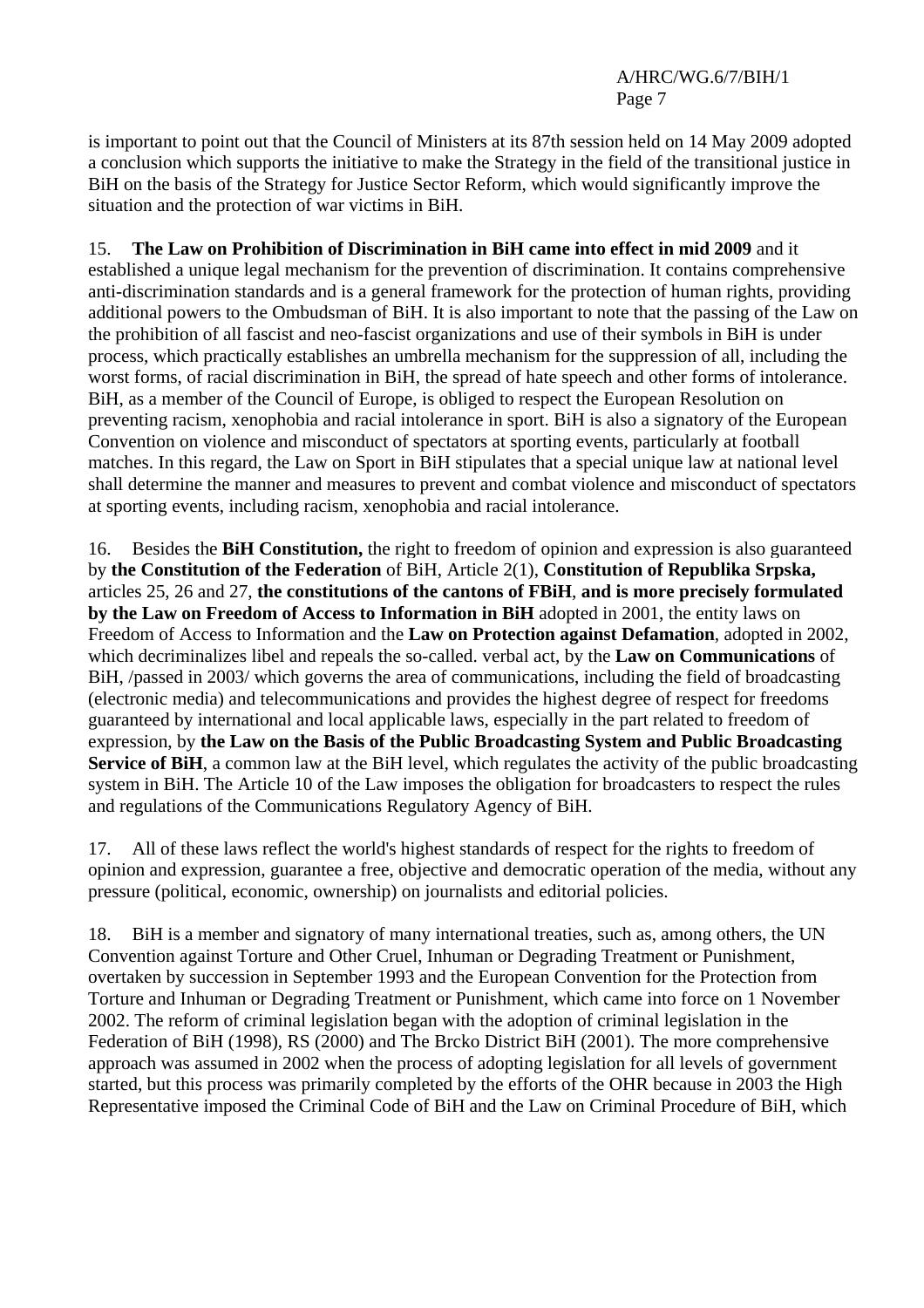was a necessary step for creating the conditions for the start of the work of the Court of BiH. The Criminal Code of BiH has been significantly reformed.

#### **The Law on Protection of Witnesses under Threat and Vulnerable Witnesses**

19. This Law regulates the measures to ensure protection of witnesses under threat and vulnerable witnesses in criminal proceedings conducted by the Court of BiH or the Chief Prosecutor of BiH. The law gives the definition of a witness under threat, vulnerable witness and protected witness. The Court decides on the protection of witnesses. The same laws were also passed in the entities and the Brcko District BiH.

20. The Convention on the Protection of Human Rights, Biomedicine and the Dignity of the Human Being, which was ratified in 2007, should also be mentioned here. It initiated the process of harmonization of the laws that regulate health care which is under the responsibility of the entities.

## **C. The relationship of international and domestic law**

21. The standards of UN conventions ratified by BiH, and in particular the European Convention for the Protection of Human Rights and Fundamental Freedoms, which guarantees the preservation and realization of human rights and fundamental freedoms, are incorporated in the Constitution of BiH and have priority over all other laws. It can be concluded that BiH is committed to the process of harmonizing domestic legislation with European and international legal regulations in order to develop democratic institutions and civil society and faster inclusion into European integration processes. BiH has made the Study of compliance/compatibility of BiH legislation with the provisions of the European Convention, which has emphasized the problematic parts of the domestic legislation which are not in accordance with the provisions of these Conventions and the process of harmonization of BiH legislation with the European *acquis communautaire* develops in accordance with the progress of the process of the European accession of BiH.

#### **D. Implementation of decisions of international bodies**

22. BiH has established the **Representative/agent office before the European Court of Human Rights** after receipt of BiH to the Council of Europe. The decisions of the European Court of Human Rights against BiH, as the defendant, related mostly to the old foreign currency savings and labor relations disputes. There is a challenge with respect to the execution of previous decisions of the European Court in terms of implementation of certain decisions of the European Court, which most often are not of legal but of financial nature.

## **III. INSTITUTIONS FOR THE PROTECTION OF HUMAN RIGHTS**

## **A. Independence of the courts and the right to judicial protection**

23. The most powerful reform has been practically realized in the field of justice. The judicial system in BiH follows the administrative division of BIH, so the Constitutional Court of BiH and the Court of BiH were established at the level of BiH. Only the Constitutional Court of BiH has the jurisdiction, as appellate court, to decide on any dispute that may arise under the Constitution of BiH between the two entities, or between BiH and one or both entities, and between the institutions of BiH,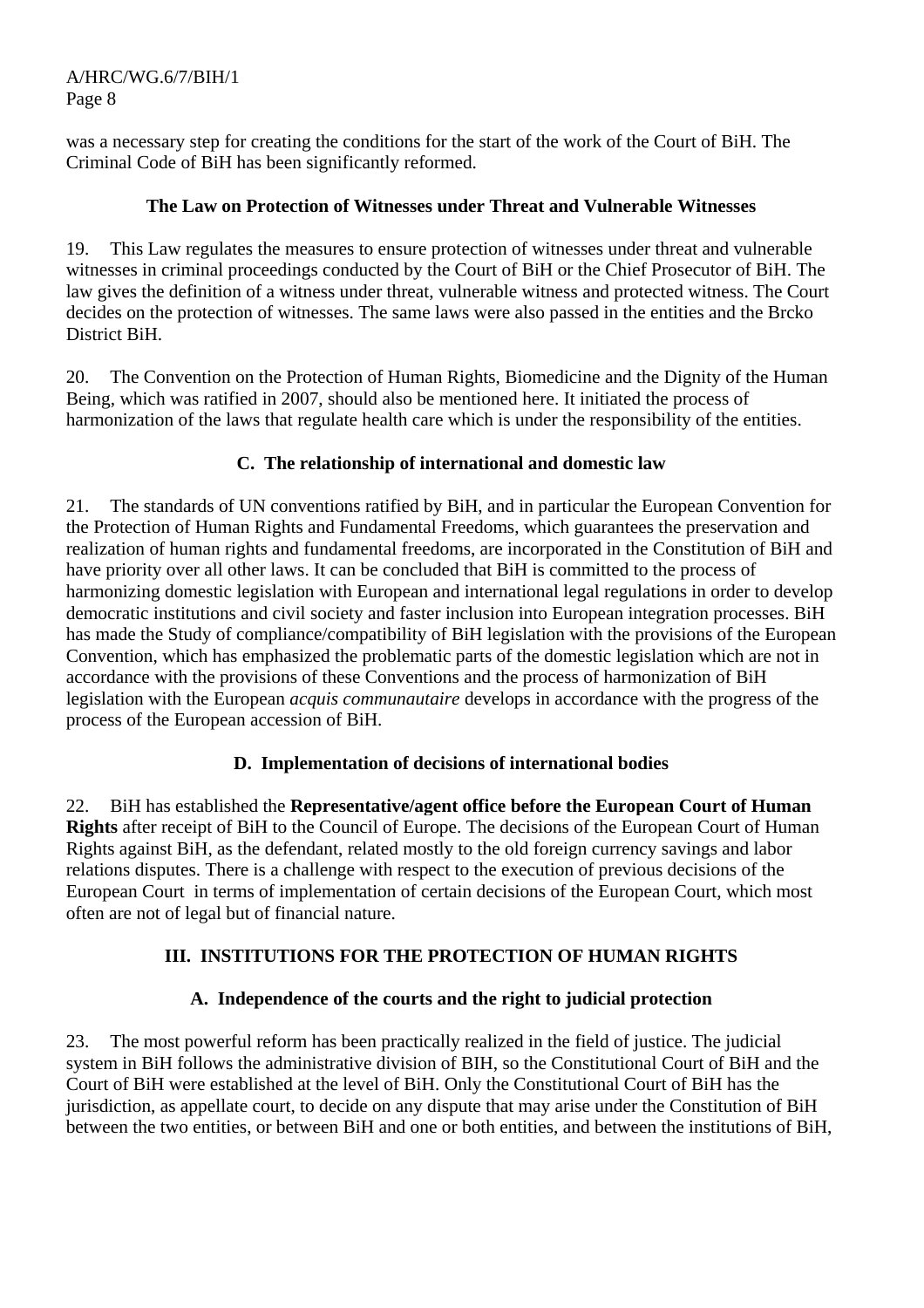concerning positive or negative conflict of jurisdiction, as well as on any other dispute which may arise in the relationship between national and entity governments, namely the institutions of BiH.

24. The special role in the judicial system of BiH is played by the High Judicial and Prosecutorial Council of BiH, formed on the basis of the Law on High Judicial and Prosecutorial Council of BiH. The Council is an independent body of BiH and is a legal person, which in addition to other duties provides for the election of judges and prosecutors of regular courts in BiH, independence and autonomy of courts and judges in BiH. The functioning of the judicial system is based on four key principles, such as independence, accountability, efficiency and quality. The election of all judges and prosecutors in BiH (except the election of judges to the Constitutional Court of BiH) is conducted by the High Judicial and Prosecutorial Council in accordance with the Law on High Judicial and Prosecutorial Council of BiH, which further ensures the independence of the courts. Thus, there is no independent body to control the election of judges to the Constitutional Court of BiH.

25. The Judicial Commission of the Brcko District BiH was established in order to form an independent and impartial judiciary and prosecution and to ensure the independence and competence in performing judicial and prosecutorial functions. There is possibility of exemption of judges from judicial proceedings in procedural laws in BiH as another form of guarantee of impartiality of the Court and it can be done for more than one reason that might affect their bias.

26. The independence of the court is assured through the process of appointing judges, and the judicial function is incompatible with any political function.

27. The access to the courts is assured to the citizens of BiH in accordance with local and territorial jurisdiction in Entities and the Brcko District BiH. The BiH Constitutional Court is the highest national judicial instance which guarantees the protection of human rights and freedoms in BiH, before which the BiH citizens may file an appeal for the violation of human rights and freedoms established by the Constitution of BiH and international standards. The appeal may be lodged against individual acts or actions of state agencies or organizations which are entrusted with public authorities. The Constitutional Court of BiH fully applies the accepted principles of the European Court for Human Rights in order to protect human rights.

28. The Court of BiH was established by the Law on the Court of BiH, which determined its criminal, administrative and appellate jurisdiction. It consists of 38 national and 8 international judges and is competent to deal with cases relating to the jurisdiction of the state institutions.

29. In addition, the right to judicial protection provides also for the right to a fair trial, the right to the efficiency of the court, the right to appeal, the right to compensation, etc.

## **B. Institutions for the Protection of Human Rights**

30. The basic local mechanisms for the protection of human rights are: the Human Rights Ombudsmen of BiH, MHRR, commissions and committees that deal with human rights issues and were established within the BiH Parliamentary Assembly and the Assemblies of the entities and the Brcko District BiH.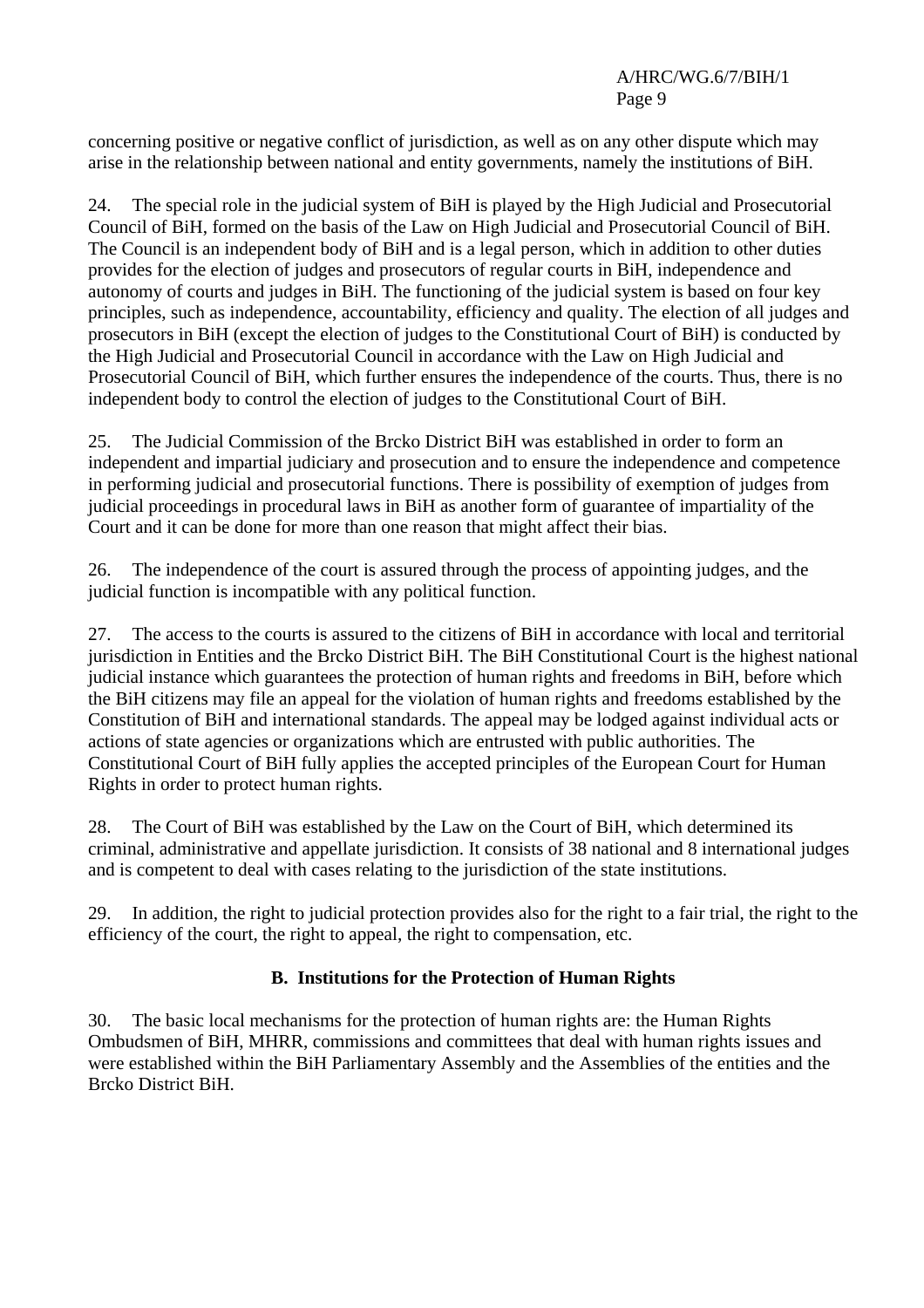31. In compliance with the Law on Human Rights Ombudsmen of BiH, the Human Rights Ombudsman of BiH has jurisdiction to examine alleged human rights violations and make recommendations for their elimination. The Ombudsmen can work on the basis of complaints or on their own initiative, and their efforts are directed to the peaceful settlement of disputes. They investigate allegations of human rights violations, immediately issue findings and conclusions, notify the competent official or institution of their findings or request. They may initiate proceedings before the Court for Human Rights and they have access to and may examine the official documents.

32. In early December 2008, three new ombudsmen of BiH were appointed. A number of specialized departments were established for monitoring of: children's rights, persons with disabilities, ethnic, religious and other minorities, economic, social and cultural rights, political and civil rights and for the elimination of all forms of discrimination. The Article 7 of the said Law, inter alia, defines that the Ombudsman is competent to receive individual and group complaints regarding discrimination, provide legal and natural persons with notices about their rights and obligations, and the possibilities of judicial and other protection; on the basis of the appeal it decides whether to accept the appeal or to start the investigation process; it proposes to start the mediation process.

33. Unifying the three Ombudsmen institutions in the Human Rights Ombudsman of BiH should have been completed by the end of 2006, so that a single institution was to begin its work on 01 January 2007.

34. The RS National Assembly has not passed yet a law on the dissolution of the Ombudsman Institution of RS. The unification of the institution of Ombudsman is a post-accession obligation of BiH to the Council of Europe and is one of the 16 EU preconditions that preceded the signing of the Stabilization and Accession Agreement. The liberalization of the visa regime for the citizens of BiH depends on the unification of the mentioned institutions.

35. Unfortunately the joining of the Human Rights Ombudsman of BiH with the Entity Ombudsman institutions has not been done yet, which is the reason why the functional national mechanism for protection of human rights in BiH has not been established in full capacity so far.

36. MHRR was established in April 2000, and among other things, it is responsible for: the promotion and protection of personal and collective human rights and freedoms; the creation and implementation of activities to meet obligations in respect of admission of BiH into Euro-Atlantic integrations, particularly in connection with the implementation of the European Convention on Human Rights and Fundamental Freedoms and its Protocols; and the establishment of the Agency for Gender Equality in BiH.

37. An important role in protection of human rights and fundamental freedoms in BiH is played by parliamentary/assembly commissions and committees that act as permanent working bodies of the BiH Parliamentary Assembly - Joint commission on human rights, rights of the child, youth, immigration, refugees, asylum and ethics; Commission on human rights and freedoms of the House of Peoples of the FBiH Parliament, Commission for the protection of human rights and freedoms of the House of Representatives of the FBiH Parliament, Committee for equal opportunities within the National assembly of RS. As a rule, these working bodies deal with issues of human rights protection, usually initiated by the ombudsmen, citizens, political organizations, citizens' associations, other organizations and communities, and they notify the competent authorities who determine and make their decisions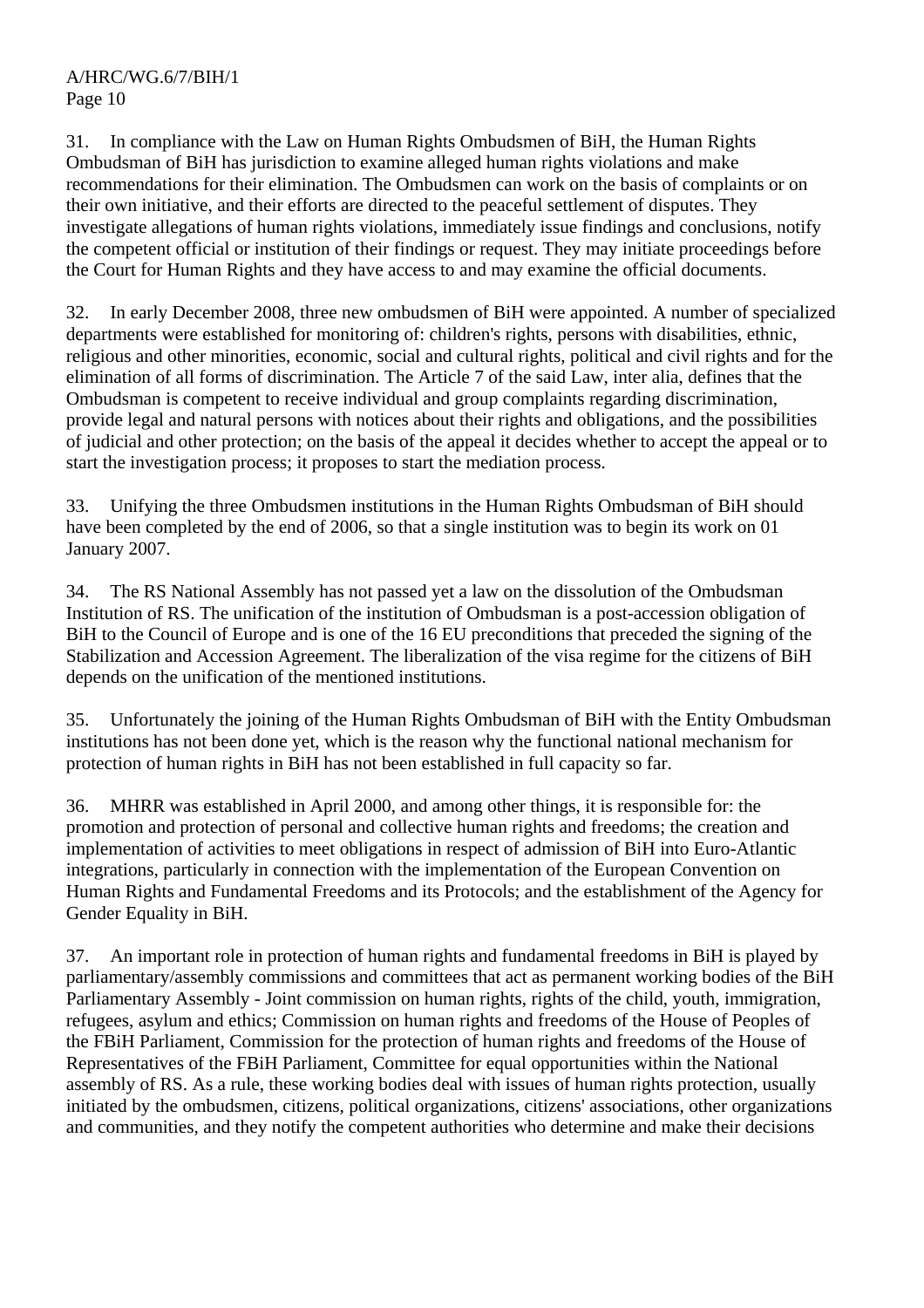and views thereupon. The Parliamentary Assembly of BiH has formed the Council of National Minorities of BiH, as a special advisory body that deals with the protection of rights of national minorities in BiH. The commissions and bodies established by the Council of Ministers have a special role in protecting the rights of certain categories of population. Thus the Council of Ministers of BiH established an advisory and coordinating body, the Committee for Roma, within the Council of Ministers of BiH, whose task is to improve the human rights of Roma as the largest national minority, as well as the Council for Children of BiH, Agency for Gender Equality of BiH, etc.

#### **IV. IMPROVEMENT AND PROTECTION OF HUMAN RIGHTS IN BIH - IMPLEMENTATION**

#### **A. Rights of national minorities, with special reference to the position of Roma**

38. The Article 5 of the Law on protection of the rights of the national minorities states that "persons belonging to national minorities have the right to freedom of assembly in order to express their cultural, religious, educational, social, economic and political freedoms, rights, interests, needs and identity".

39. By passing of the legislation, as well as through the establishment of legislative bodies, the Council of national minorities at the level of BiH and the entities, BiH has institutionally and legally created the necessary conditions that enable national minorities to preserve and develop their ethnic, national, religious and cultural identity and to integrate into society of BiH.

40. The difficulties inherent in solving the problems of Roma, which relate to the lack of relevant data on their number, level of education, unemployment, housing needs and other demographic indicators will be substantially overcome by the realization of the Program of recording in established database on Roma in BiH. In order to protect the Roma, the most vulnerable minority in BiH, the "Strategy of BiH for solving problems of Roma" was adopted and it gave way to adoption of the action plans in the areas of education, employment, housing and health care. In 2008 BiH joined the Decade of Roma and in early 2009 it established the mechanism for monitoring and enforcement of adopted action plans. Through their associations of Roma, the Council of Roma in the Federation of BiH and the Union of Roma in the Republika Srpska as well as through the Committee for Roma within the Council of Ministers of BiH, the Roma in BiH achieve cooperation with government authorities and institutions of BiH at all levels of organization in addressing their life problems.

41. Having in mind the fact that the problems of Roma are most present in the areas of employment, housing, health care and education, the competent authorities of BiH in cooperation with Roma and international NGOs prepared the Action plan for solving the problems of Roma in these areas, and the Council of Ministers of BiH adopted it. The Action plan on the educational needs of Roma (passed in 2004) is currently in revision stage, i.e. in the phase of adjustment to the demands of the Roma association.

42. By adoption of the Action plan and joining the Decade of the social inclusion of Roma 2005- 2015, BiH has committed itself to provide budgetary resources for the duration of the Decade and to deal with the Roma issues contained in the Action plan in a systematic and planned way. The budget of BiH institutions for 2009 secured 3 millions KM and the amount of 320,000KM was allocated within the Federal Ministry for Planning for the implementation of the Action plan for solving the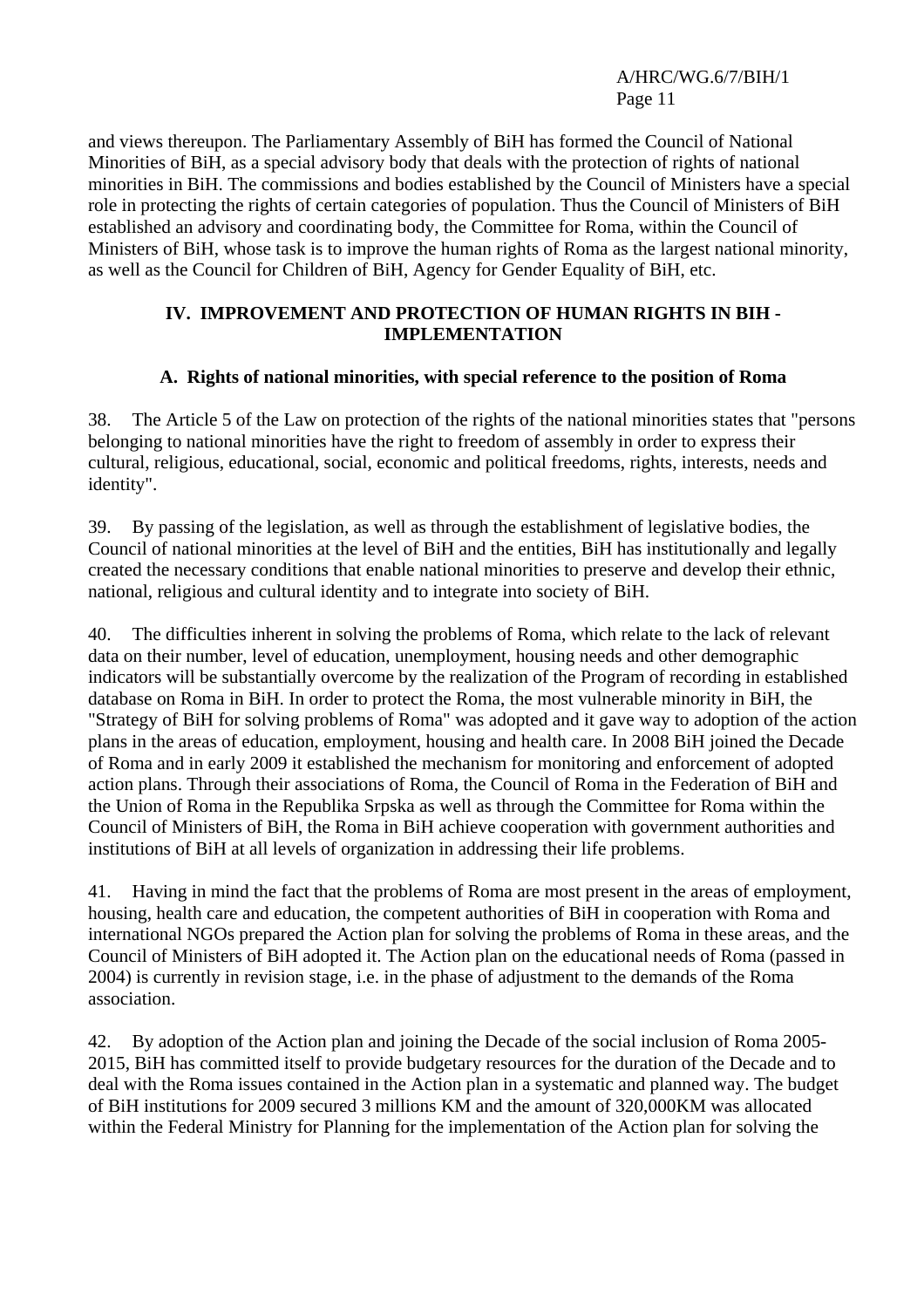issues of Roma in the areas of housing, health care and employment. The Council of Ministers of BiH made a decision that establishes criteria for funds allocation, and MHRR established a methodology for implementation of the funds earmarked for construction of houses for Roma, the improvement of housing conditions, self-employment and stimulation of employers to employ Roma, as well as for implementing preventive measures to improve the health care-immunization of the Roma children.

#### **B. Rights of the Child**

43. The difficulties caused by a complicated political system in BiH are well known, due to fragmentation and/or ambiguities in the division of responsibilities, which in all child-important areas are at lower levels other than the state government. The key problem is the lack of awareness of professionals in government bodies and other institutions of the obligation to apply in practice the principles of international instruments for protection of human rights because their use is guaranteed by the Constitution of BiH.

44. BiH became a signatory of two Protocols to the Convention on the Rights of the Child, namely: the Optional Protocol on the Inclusion of Children in Armed Conflicts and the Optional Protocol on the Sale of Children, Child Prostitution and Child Pornography in 2000, and it also signed the Millennium Declaration. In order to implement the Convention on the Rights of the Child and to meet the UN Millennium development goals, the Action Plan for Children of BiH for the Period 2002 – 2010 was adopted with the objective to strengthen the position of children in BiH.

45. The state is aware of the fact that a large number of children in BiH does not enjoy free health care, that they are exposed to poverty, violence, mine threat and other risks, so it adopted and implements a number of documents to improve public child care and systematically enhance the situation of children's rights: the Strategy on Social Inclusion with the National Development Plan (2008 - 2012), the National Strategy for Combating Violence against Children (2007-2010), the Mine Action Strategy, the Strategy on Inclusion of Children with Special Needs (2006), the National Strategy on Early Child Development (2006), the Strategic Directions of Development of Education in BiH (2008-2015), the National Strategy of the Narcotic Drug Control, Prevention and Elimination of Abuse of Narcotic Drugs in BiH (2009-2013), the Strategy against Juvenile Delinquency in BiH (2006-2010). In 2008, MHRR, in cooperation with UNICEF, produced a comprehensive analysis of legislation in the field of regulation of identity (birth registration and citizenship acquisition), carried out an action that resulted in the birth registration of more than 2,000 children in the birth registries and almost the whole recording of children-families who have problems with such entry, and it offered solutions for other similar cases, which will positively reflect on the exercise of the rights of children to education, health and social protection.

46. The current implementation of the project "Strengthening the system of social protection and inclusion of children in BiH" will contribute to the process of establishing and implementing a sustainable development strategy for the integrated system of social protection of children and their families.

#### **C. Prohibition of discrimination**

47. The Constitution of BiH and Entity Constitutions establish the right to protection from discrimination. Since the application of the European Convention on Human Rights and Freedoms and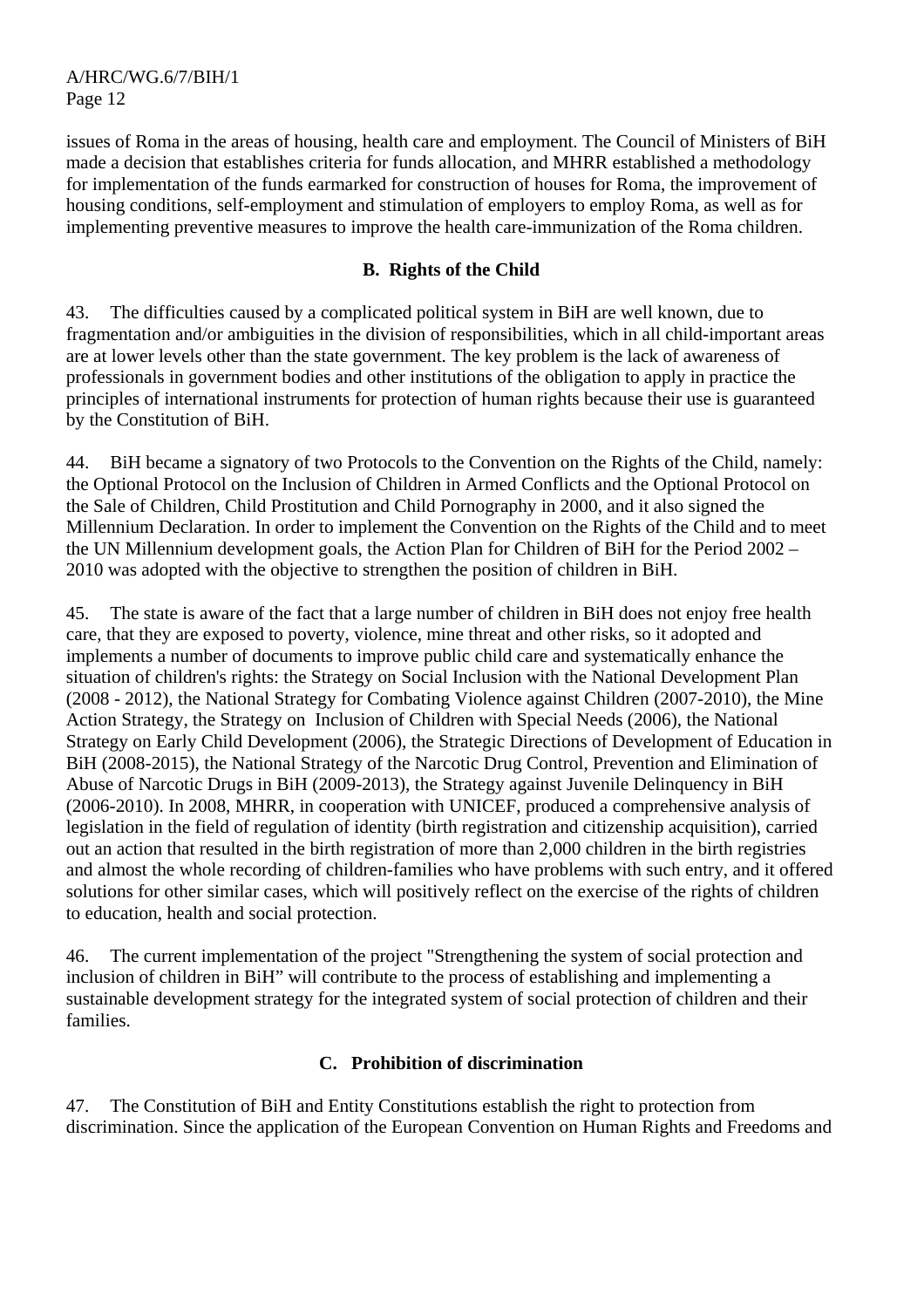its accompanying protocols is noted to have the advantage of implementation, their direct application is possible both in the judicial and in executive practice.

48. Most laws applied in BiH contain the anti-discrimination provision as a general provision which prohibits any form of discrimination on any grounds. Such provisions are included in the legislation governing the right to education, health and social care, labor and employment, achievement of political freedom, access to information, justice, minority rights, disability-pension insurance and many other rights arising from international standards and they are built in the domestic laws which tend to achieve the effectiveness of legal protection and the introduction of anti-discrimination policies in almost all segments of the public life.

49. The Law on Prohibition of Discrimination in BiH was adopted and it provided the equal mechanism of protection against discrimination, particularly emphasizing the positive measures to combat discrimination directed towards the most vulnerable groups. The fact is also that in BiH it is not always possible to fully ensure the effective protection because of a very complex organization of the state or under-built and functionally related institutional mechanisms, due to growing poverty, transitional changes and especially slowed strengthening of the public administration and improvement of functioning of the state structure as a whole.

50. There are often legitimate criticisms by NGOs in terms of lack of respect for human rights and the growing number of human rights violations in certain areas such as social security, health, housing, access to employment, etc., committed by the existing institutions, but it is also necessary to point out that some mechanisms have been improved and that it is a continuous process of building a system that will in the coming period increasingly promote the protection of human rights and freedoms.

51. It should also be noted that the forthcoming establishment of a system - the methodology for collecting and monitoring of human rights is a special priority in BiH, so that we expect significant progress in the coming period. In the coming period this system built-on in continuity will facilitate the identification of the state priorities whose main goal is to establish a faster system response to major issues of human rights and freedoms violations in BiH, which directly provides a better rule of law and inhibits corruption and speeds up the process of the BiH European accession. The concrete action of MHRR is established based on the relevant information and so the said Ministry provides its own emergency budgets or directs donor budgets aimed to assist the local institutions directly or through non-governmental organizations for activities focused on the protection of vulnerable categories (e.g. children and women victims in criminal cases and members of minorities, refugees and displaced persons and other vulnerable categories).

## **D. Cooperation with the NGO sector in BiH**

52. BiH shows an increasing interest in the inclusion of the NGO sector in all pores of the society. Thus, the NGO sector is increasingly becoming a significant factor in the exercise of public affairs and provision of services on matters concerning the exercise of protection of public interests close to the citizens.

53. The legal status of the NGO sector in BiH is based on the provisions of the Constitution of BiH and entity constitutions. On this basis, the Law on Associations and Foundations was passed and its indisputable value is that it puts in the same position people on the whole territory of BiH and allows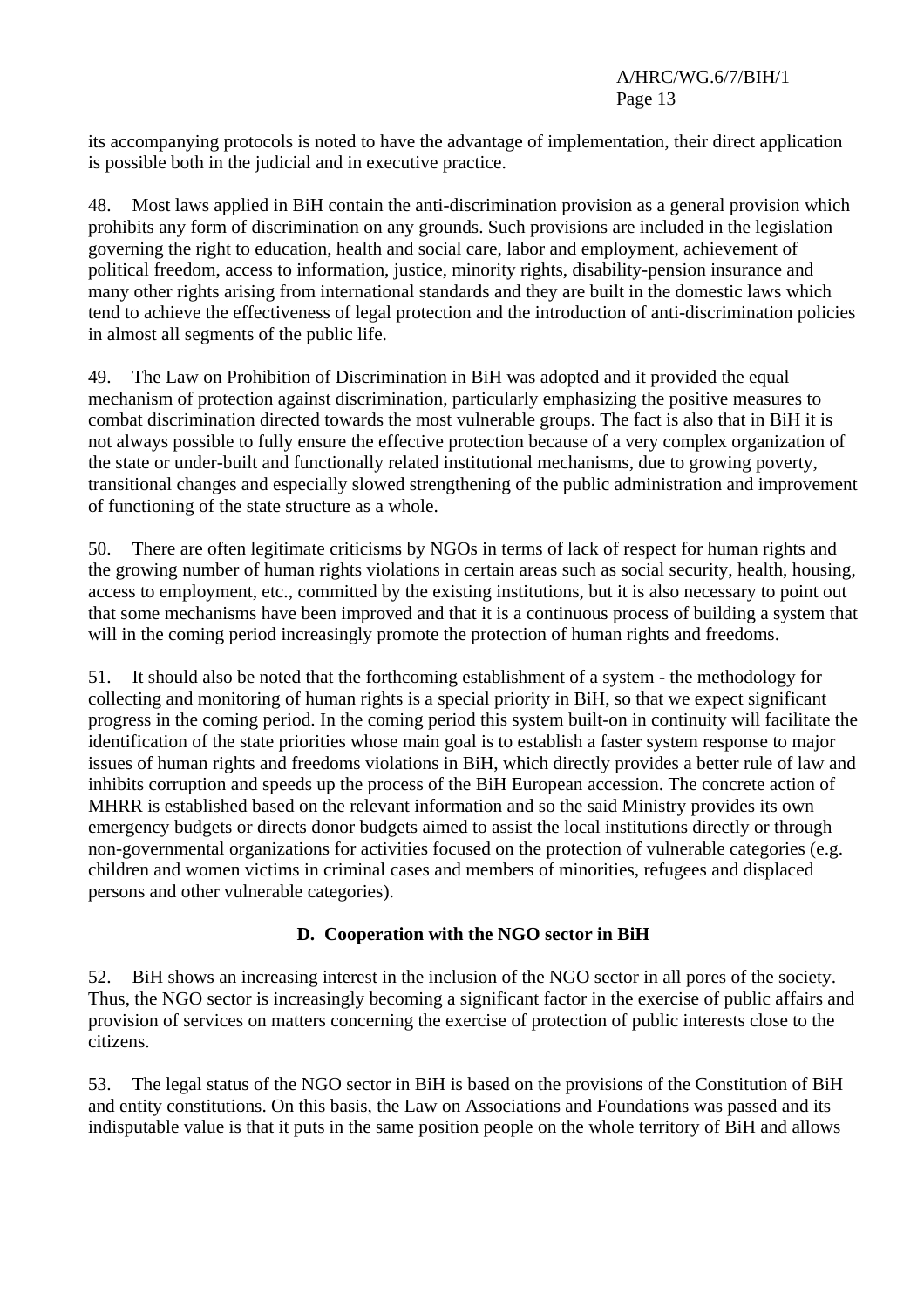them to exercise and protect, under the same conditions, their human and internationally recognized right to associate freely with others.

54. The civil society sector with very broad competencies was established within the Ministry of Justice of BiH as an institutional support to civil society organizations of BiH. In addition to the obligations on the development of the Strategy for creating a supportive environment for the development of the civil society of BiH, for which the proposals have already been made, the conditions are created for the NGO to take more important role in the law-making processes, particularly at the stage of timely consultations.

55. In this regard, the tasks of the government sector include the independence of the NGO sector, material and financial support and preparation of legal and other solutions that will serve the strengthening of the NGO sector. While, on the other side, the tasks of the NGO sector should move towards more responsible attitude towards the execution of the given obligations and use of resources, self-initiated inclusion in the overall development and communication trends, with constant strengthening and improvement of the quality of work and activities.

## **E. Gender Equality**

56. BiH has established appropriate mechanisms to prevent discrimination based on sex by defining within the legal framework the right to equal treatment on the grounds of gender and sexual orientation of any person by his/her own choice. BiH established institutional mechanisms for gender equality in order to integrate gender concept in all laws, policies, strategies and program documents. The established gender mechanisms include the Agency for Gender Equality of BiH , the entity gender centers, the commissions for gender equality within the BiH Parliament and entities assemblies, and the commissions for gender equality in the cantons and municipalities. It is important to note that the institutional mechanisms for gender equality cooperate with NGOs in the implementation of the activities. Although the BiH Election Law provides for quotas for candidate lists, gender equality is not at a satisfactory level in the legislative and executive bodies.

57. BiH has ratified numerous international documents, including CEDAW in 1993, which is an integral part of the Constitution, the Optional Protocol in 2002 and it passed the Law on Gender Equality in BiH, which was adopted in 2003. The BiH Gender Action Plan (GAP), adopted by the Council of Ministers of BiH, is a strategic document for achieving gender equality in BiH, and the financial mechanism for the implementation of GAP (FIGAP program) was drafted, as a five-year plan, for which the donor community in BiH provided support.

58. The Strategy of prevention and fight against domestic violence for BiH for the period from 2009 to 2011 was adopted at the level of BiH, and the entity governments have adopted a strategic plan and action plan. The domestic violence is incriminated at the entity level, the laws against domestic violence were enacted and they define the protective measures (measures of expulsion, prohibition of access, compulsory treatment, etc.). The SOS lines for victims of violence were established in the FBiH and RS, while nine safe houses operate in BiH in order to protect victims of domestic violence.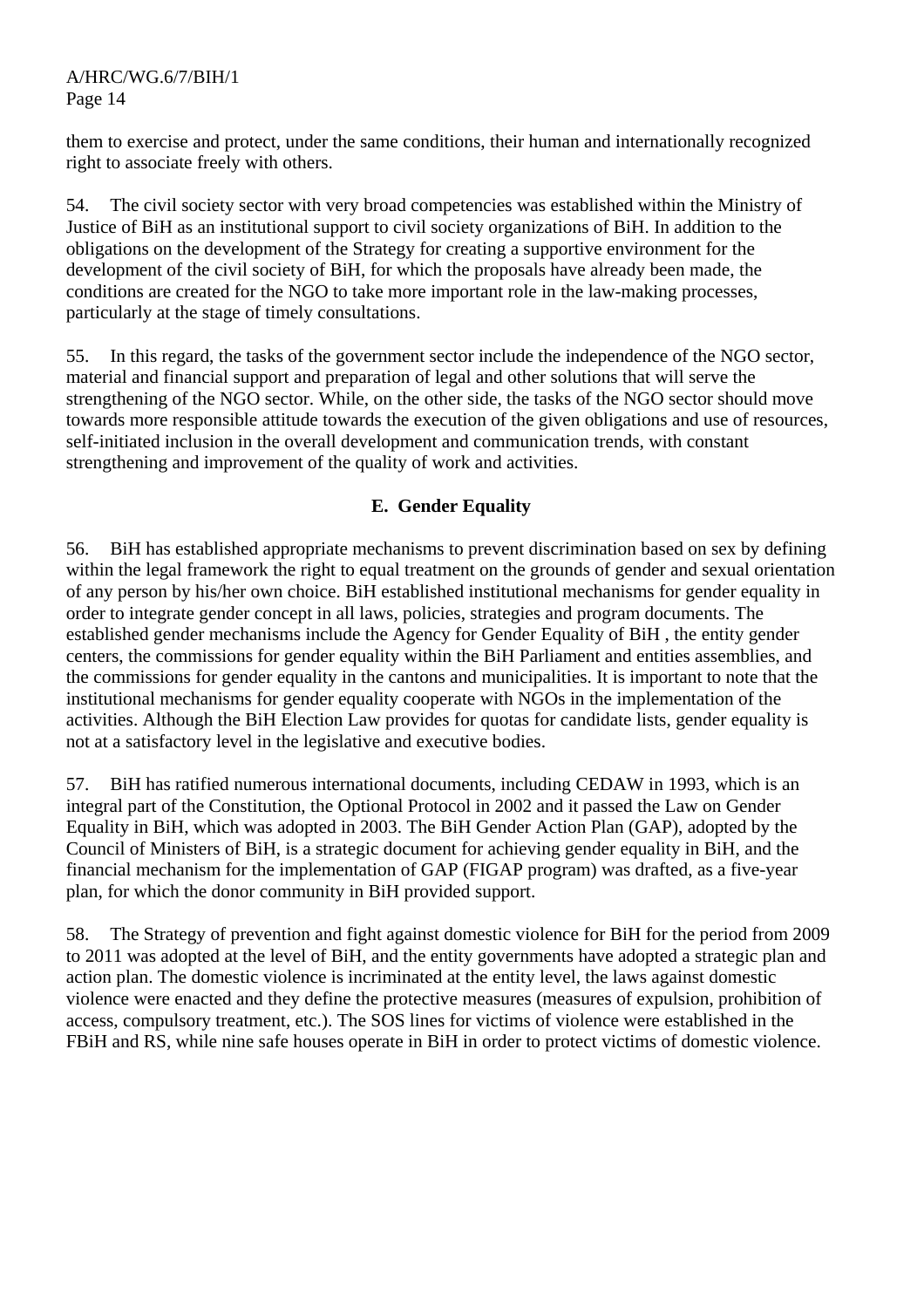#### **F. Combat against human trafficking**

59. Generally speaking, the cases of trafficking are usually of cross-border nature as presented in the report on the situation of trafficking in BiH. BiH is there usually a transit country or destination for victims coming from Eastern Europe countries. However, in the past few years there appeared a new phenomenon - trafficking in women and girls who are recruited in the chain of human trafficking at the local level, with the aim of sexual exploitation in other parts of the country, while the number of identified foreign victims of trafficking is in permanent decline and the number of female citizens of BiH identified as victims of trafficking in BiH until this year (2009) is constantly growing. Increase of trafficking of women BiH citizens within the borders of BiH faced the law enforcement agencies with new challenges in identification and investigation of crimes in the field of human trafficking. However, the current data on victims of trafficking are not disturbing and there is a continuous trend of reduced number of identified victims. BiH has invested sufficient efforts in terms of creating a **sustainable system** including establishment of a uniform system of data keeping and establishment of the system of direct aid and assistance to victims of trafficking, which provides intervention resources at the state level. This system was established in partnership of government, NGO and international sector and therefore has a special value especially in terms of strengthening both the partnership of the governmental and non-governmental sector and international and regional cooperation.

#### **G. Protection of the rights of persons with disabilities**

60. Back in 2003, BiH made a Decision on acceptance of the Standard Rules for the equalization of opportunities for persons with disabilities. The document "Policy in the field of disability in BiH" was adopted in 2008. This document contains the principles that enable the competent entity authorities to improve the situation with the rights of persons with disabilities through development of strategies and action plans in the area of disability, as well as of planning the budget funds for their preparation and implementation. This especially concerns the harmonization of laws and effectiveness, equality of rights, on the territory of the entire BiH.

61. On 29 July 2009, BiH joined the UN Convention on the Rights of Persons with Disabilities. The accession and ratification of the UN Convention for Persons with Disabilities will provide concrete legal mechanism **for monitoring implementation of the rights of persons with disabilities** at the state level. Along with the existing legal mechanisms and adopted policies and strategies for people with disabilities in BiH it will ensure in the future period the relevant indicators for BiH level on the existing problems of this category of the population, whose needs are planned and provided by the entity governments and the the Brcko District BiH government.

62. In cooperation with representatives of governmental and non-governmental sector, MHRR formed a team for drafting the Action Plan for the promotion and full participation of persons with disabilities in society for 2010-2015, in accordance with the Council of Europe Action Plan for promoting the rights and full social inclusion of persons with disabilities - improving the quality of life of persons with disabilities in Europe 2006-2015, especially considering that there is a problem related to the disproportion of social welfare for civilian war victims, disabled war veterans and non-war disabled persons including a specific problem related to employment opportunities and inclusion of disabled persons in public and cultural life, although in terms of their participation in the sport life they achieve extremely valuable sports results.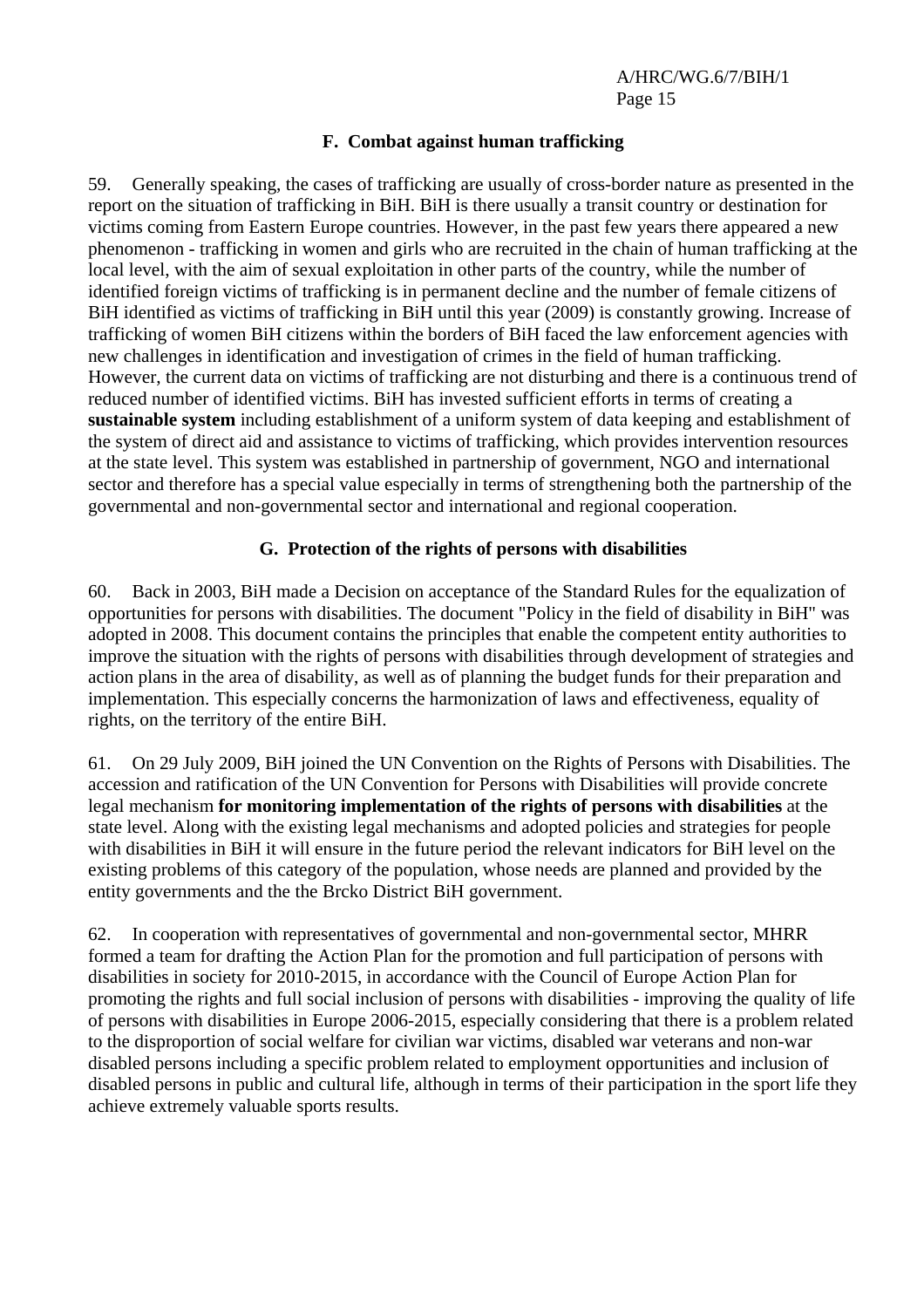63. In order to promote the rights of persons with disabilities based on human rights and in cooperation with the League of Persons with Disabilities of BiH, the competent authorities initiated activities to establish a Council for Persons with Disabilities.

64. In August 2009, upon the proposal of the Ministry of Civil Affairs, the Council of Ministers adopted Information on the activities of the Council of Europe in the field of disability, including the Council of Europe Action Plan for the promotion and full participation of persons with disabilities for 2006-2015, and, among other things, entrusted the Ministry of Civil Affairs to participate in the coordination of the implementation of the Action Plan of the Council of Europe.

#### **H. Freedom of opinion and expression**

65. The Communications Regulatory Agency (CRA) is the first to be mentioned in the field of electronic media and electronic communication. The electronic media in BiH were in a state of complete chaos before the establishment of a regulatory body: the frequency coordination and licensing of broadcasting, the practice of respect for any rules, regulations or codes of professional journalism did not exist. The hate speech was widespread, and many broadcasters were under full political control.

66. CRA was established by the Law on Communications of BiH, as a unique independent regulatory body responsible for regulating the field of communications (including telecommunications and broadcasting), the allocation and arrangement of radio-frequency spectrum in BiH. Jurisdiction and operation of the Agency have been established in accordance with European standards and best practices. CRA established professional rules and regulations related to the field of electronic media, including the Code of broadcast of radio and TV programs and other regulations based on principles of protection of the rights to freedom of expression and high standards of professional journalism. Particular emphasis is on protecting children and minors, as well as raising public awareness about the potential impact of media on these social categories. The Agency is among the top European and international regulatory bodies due to its operation and results achieved in the regulation of electronic media in BiH. During previous years, the number of cases of violations of the provisions relating to the hate speech and incitement of national or religious intolerance has drastically reduced, while the programs that might emit the risk of inciting ethnic or religious hatred or disturbance of the rights of others have become rare.

67. CRA has jurisdiction over the licensing of broadcasting electronic media and other permits issued in the field of electronic communications, as well as authority to monitor compliance with permit terms and the adopted rules and regulations in the field of electronic media, which, among other things, includes possible sanctions for license holders who are found to have violated certain provisions of the rules and regulations of the CRA. Imposing sanctions is made in accordance with the provisions of the Article 10 of the European Convention on Human Rights and Fundamental Freedoms (ECHR), and proscribed sanctions range from oral and written warnings, imposing fines, to the possible revocation of licenses in cases of extremely serious and repeated violations of CRA rules and regulations. It is important to note that legal proceedings can be instituted against all decisions of the CRA before the Court of BiH. In previous work, the CRA has pronounced one (1) sanction of revocation of license for a TV station which in a period of several years repeatedly violated the CRA rules and regulations regarding broadcast programs. This decision of CRA was the subject of court proceedings before the Chamber for Human Rights of BiH, i.e. the court that was competent to deal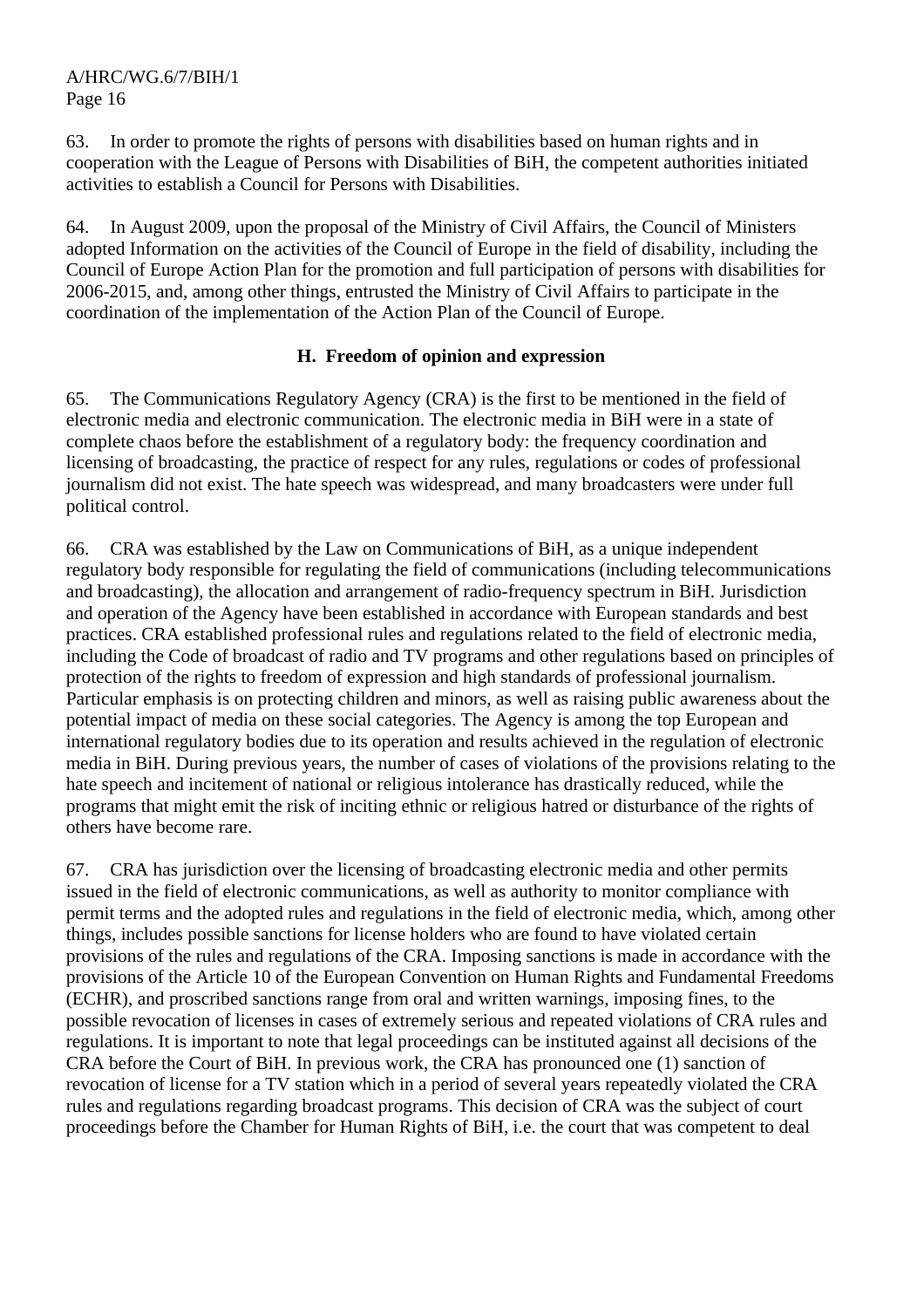with cases on the basis of the ECHR, and the aforementioned court ruled that the CRA decision did not break the Article 10 of ECHR, that this measure was necessary in a democratic society and that it was in accordance with the law.

68. In the past few years the public authorities have made intensive pressures on the Communications Regulatory Agency. This is reflected in attempts to withdraw the jurisdiction of CRA, in direct political pressure on all aspects of work, which include administrative, operational, financial and institutional capacities. In the event that the attacks on the CRA result in loss of its independence in the financial sense and independence in choosing its management and bodies, one can freely say that the right to freedom of expression, at least in part related to the electronic media, will be seriously jeopardized.

69. **The Press Council in BiH** was established in 2000, as a self-regulatory body, pursuant to the resolution 1636 of the Council of Europe, and it is tasked both with developing citizens' awareness of their right to individual reaction in demanding truthful reporting of the press, and raising journalists' awareness about the responsibility to comply with professional standards without the existence of criminal measures and criminal prosecution. This is a multi-ethnic institution, unique to the entire country, founded by 10 major publishing houses, with the task of monitoring the application of professional standards of newspaper reporting. It is a mediation body that raises awareness of citizens about their right to true and valid information, which mediates between dissatisfied readers and the media in order to release the response, correction or denial and thus prevent a complaint against the media who made a mistake, and to give quick satisfaction to the citizen who has been damaged, by making the correction. The main task of this body is to protect the public from unprofessional conduct of journalists and editors in print media and the protection of freedom of expression. The Press Council makes decisions which should be accepted and publicly disclosed by the media concerned.

70. Two powerful media institutions, **the Sarajevo Media Center, the Media Plan Institute and the Center for Investigative Journalism** operate in BiH and they deal with education of journalists, research of media contents and environment for work of media as well as with research of media corruption, crime, etc. There are six associations of journalists in BiH. The fragmentation of the journalistic community and work of several journalistic associations reflect on the effectiveness of their work.

71. There is only one **Association/BiH Journalists** at the BiH level with 600 registered members and the special service **Free Media Help Line** for the protection of freedom of expression and free legal assistance to journalists and the media, whose rights are threatened or who are under pressure of political, economic, religious or other lobbies. From 1999 until 2008 the line registered and solved nearly 2000 cases of restriction of freedom of expression, attacks on journalists, pressure on the media and human rights violations.

72. In 2008, there were 54 cases of violations of journalistic rights and freedom of media and 25 brutal attacks on journalists, which includes physical assaults, threats and death threats /data from Free Media Help Line - the Association of Journalists of BiH/. There was also political pressure on the CRA as an independent body, which threatens freedom of expression.

73. There were also systematic and rough attacks of the RS Prime Minister on journalists and participants of the TV magazine "60 Minutes" and submission of the court petitions.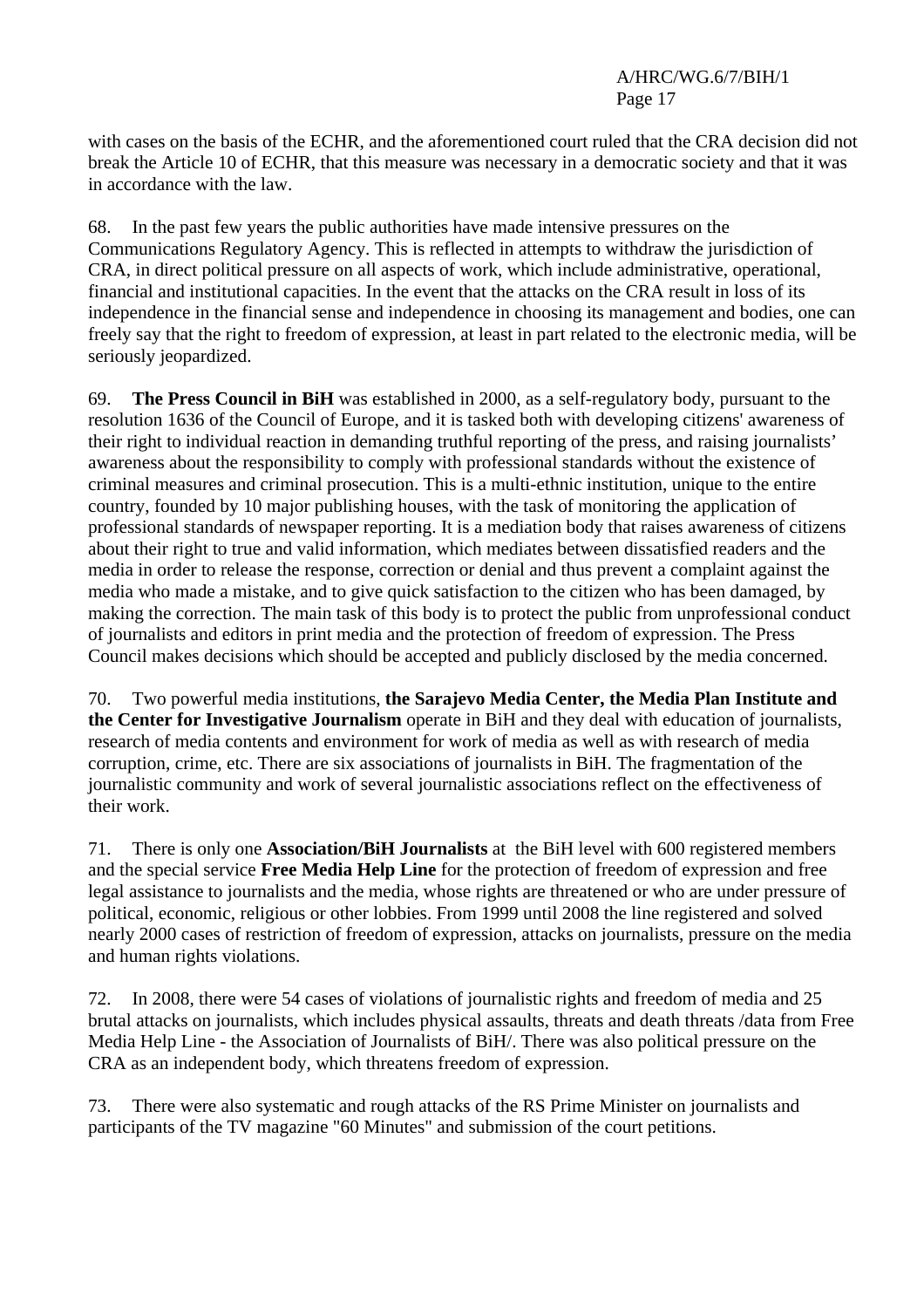74. The issue of freedom of expression, including the issue of media freedom, reflects all the complexity of BiH society and it is associated with the general socio-political and economic situation.

## **I. Freedom of association and peaceful assembly**

75. The BiH Constitution, the constitutions of the Entities and the Statute of the Brcko District BiH, guarantee the right of association and right to peaceful assembly, freedom of association with others, and so the freedom of association is a constitutional right for all persons in BiH.

76. These problems are regulated by the **Law on the Gathering of Citizens**, both at the state level and at the levels of both entities and the Brcko District BiH, which consider the gathering of citizens as free and democratic, if exercised in accordance with the law. The gathering of the citizens, in terms of the laws in force, means the convening and holding meetings on the designated places. **The Law on Freedom of Religion and Legal Position of Churches and Religious Communities in BiH** provides that freedom of religion or belief includes the right of any person, or church or religious community to practice religious services in their own or rented buildings or premises that meet the requirements for assembling of a number of people, in open spaces belonging to religious buildings, in cemeteries, and homes and farms of the believers. They may also freely organize public religious ceremonies, performances and other religious and cultural gatherings in public places in accordance with the law that regulates the assembly of citizens.

77. **The Law on Associations and Foundations**, at the state and entities levels, regulate in the same manner the issues of establishment, registration, internal organization and cessation of work of associations and foundations and it does not apply to political organizations, religious groups, trade unions and sports organizations. The Law on Associations and Foundations of BiH will deny entry in the register for associations and foundations if it is found that their activities are aimed for political purposes. The association and the foundation will cease to operate by force of law, if it is found that their objectives and program are aimed at violent destruction and incitement of racial, religious or national hatred, and if their statutory goal is gaining profit.

78. All employees have the right to organize trade unions and the right to strike. BiH has harmonized labor legislation at the state and entity levels and they are consistent with international labor conventions (ILO Conventions) adopted by BiH.

79. The right to political association or the establishment of political parties is governed by **the Law on Political Organizing.** The keeping of the registry of political organizations is regulated by special rules that specify the content and manner of keeping the register of political organizations. The political organization, in terms of law, is an independent and voluntary organization of citizens (party, association, movement, union or other organization) established for achieving political goals. According to **the Law on financing political parties** the political parties are organizations in which citizens freely and voluntarily organize and register with the competent court in order to carry out political activities and achieve political goals. The work of a political organization shall be banned if it operates for the purpose of: the violent destruction of the constitutional arrangement, if it works on incitement of national, racial or religious hatred or intolerance; if its activities include juvenile or if it abuses them for political purposes, if it joins an international organization or association which acts towards the above objectives.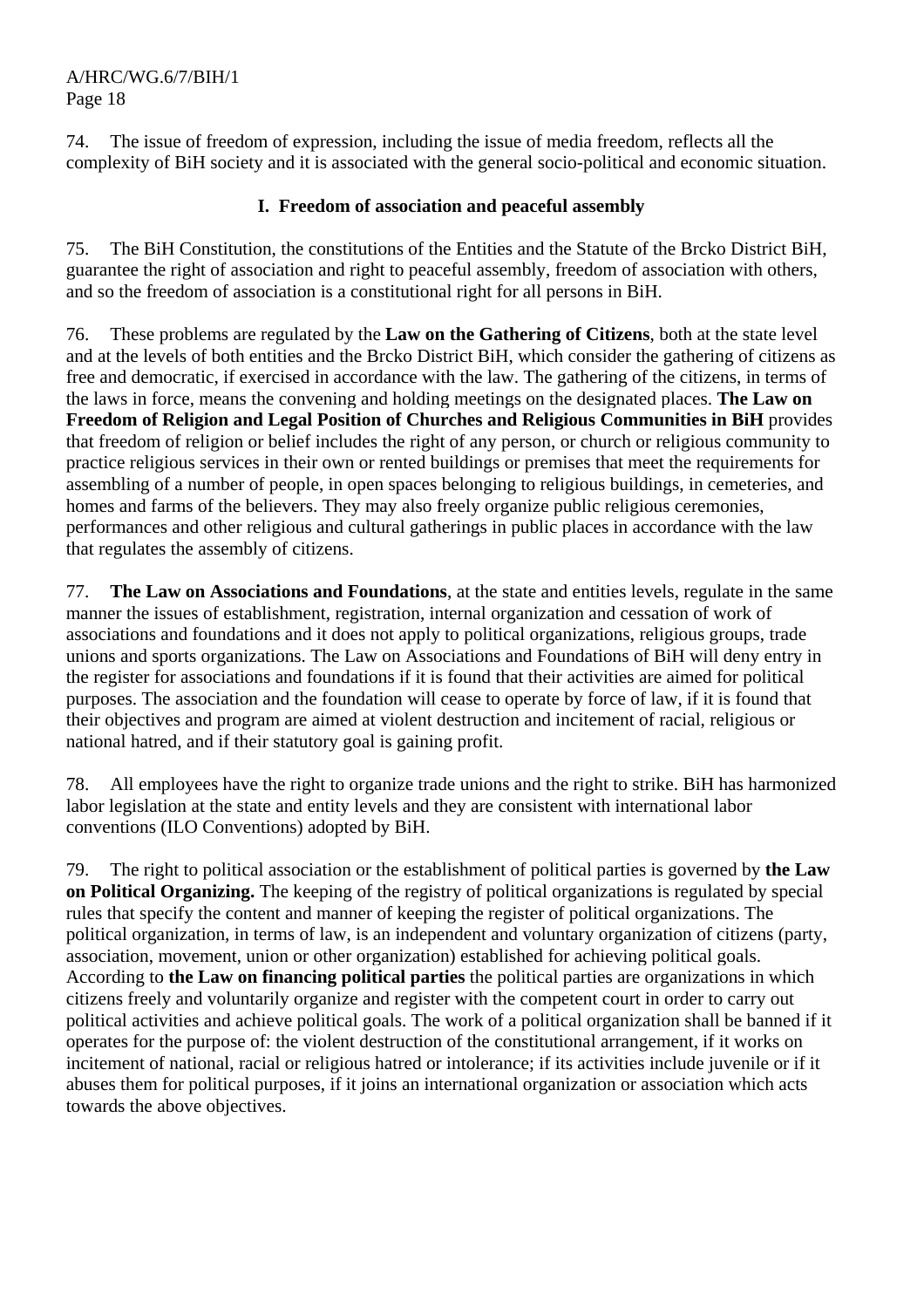#### **J. Corruption and Human Rights**

80. The current judicial reform and legislation intended to establish a strong judicial system and clear and functional laws are positive trends in BiH. The positive indicators are also the louder demands of local and international public to fight against corruption - the European Commission, ESI, ICG, local independent media, intellectuals and ordinary citizens. The problem of corruption is also emphasized in the document the *Strategy for the fight against poverty* which puts the issue of fighting the corruption as the priority for all reforms in the society. The corruption and impunity of the crimes are among the causes of breaching human rights. Reducing corruption is a precondition for the stability of the democratic BiH society and strengthening of the rule of law. The policies of prevention and combating corruption are directly related to the upcoming activities on the adoption of the Law on Combating Corruption, which is now in the Parliamentary Assembly of BiH. BiH ratified the Protocol of Council of Europe related to Convention on the Criminal Code on Corruption, which entered into force on 27 July 2009. Current activities on combating corruption are focused on the implementation of the policy that will ensure effective control of this problem. The Council of Ministers of BiH adopted the draft Strategy of BiH for the fight against organized crime for 2009-2012, the draft Strategy for fighting corruption and the Proposal of an action plan for implementation of the Strategy 2009-2014, as well as the draft National action plan against drug abuse in BiH. Despite huge number of political obstacles, the BiH authorities are committed to adopt all necessary statutory planning solutions harmonized with the International Convention on combating corruption. It should be noted that in this period of economic crisis BiH will be faced with many problems that slow down the solution to this problem which as a whole depends on the current political groups who are obliged to take decisive actions against corruption in BiH.

#### **K. Refugees and displaced persons**

81. We recall that 2.2 million people left their pre-war homes in BiH from 1992 to 1995, which makes up more than half of the pre-war domestic population. Around 1.2 million people out of this number sought refugee protection in more than 100 countries around the world, while at the same time about a million people were displaced within BiH.

82. The estimates of MHRR speak of over half a million people who left BiH because of the conflict residing temporarily out of BiH. More than 80 percent out of this number has been integrated in the countries of acceptance, while about 80 thousands of refugees from BiH still needs the permanent solutions, including voluntary return to BiH. At the same time, over 39,000 families, or about 117,000 people are currently under the status of displaced persons in BiH. In the past fourteen years, since the signing of the Dayton Peace Agreement, nearly all the occupied property was returned to its prewar owners, 320,000 out of 450,000 destroyed houses have been rehabilitated, the representation of minorities in the public sector increased, at present all persons enjoy the freedom of movement, and the security of returnees has been significantly improved.

83. Although it is evident that significant results have been achieved in the implementation of the provisions of the Annex 7 of the Dayton Peace Agreement - more than half of the refugees and displaced persons have not returned to their homes and there is a large number of refugees, displaced persons and other persons affected by the conflict, who still need a permanent solution. Many of these people are highly endangered and traumatized and live in inhumane conditions in displacement. Unfortunately, about 2,700 families are still living in collective care centers in BiH and finding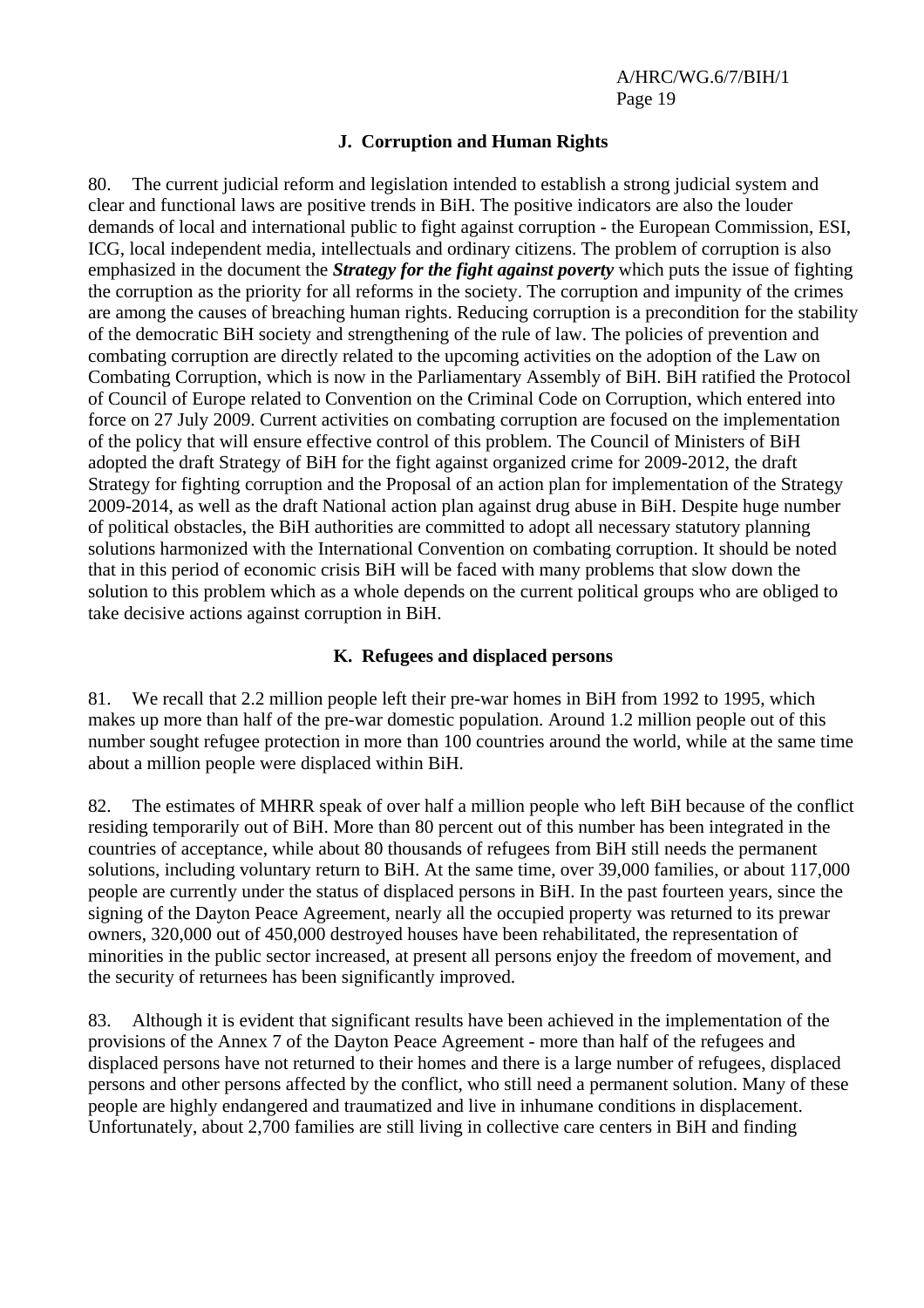appropriate durable solutions for these people is undoubtedly the priority for BiH. Moreover, many of them cannot return because their pre-war property was destroyed and it is on the list of nearly 45,000 housing units of returnees waiting to be renewed or because the terrain in their places of return has not been cleared of mines. At the same time, many returnees who have returned so far are faced with conditions that jeopardize the possibility of their existence in places of return.

84. In the last two years MHRR has ensured the state budget in the amount over 100 million KM for the reconstruction and electrification of the returnee settlements, rehabilitation of infrastructure, sustainable return and support to the development of Srebrenica. The implementation of these funds is under way. It is therefore necessary not only to keep the focus but also to undertake additional efforts towards continuous support to access to the rights for safe, dignified return and full reintegration of returnees, without preference for any group or individual, in a manner that guarantees equal rights of refugees, displaced persons and returnees and without prejudice to their individual right to choose other available and preferred permanent solution. MHRR is determined to fully implement through coordinated activities, in cooperation with other relevant participants, the Agreement on the return of refugees and displaced persons (Annex 7) until the last refugee, displaced person and returnee has been provided with assured access to the rights that are guaranteed by this Agreement - the process cannot be concluded.

#### **L. Refugees in BiH**

85. Besides being among the countries with extremely evident refugee-returnee problem in Europe, BiH has accepted and is taking care of thousands of refugees, mainly from neighboring countries in the region.

86. Currently 187 refugees with recognized refugee status are temporarily residing in BiH. (According to the data of the Ministry of Security of BiH about 250 refugee cards have been issued. The difference in the number of issued refugee cards and the number of people who currently reside in BiH is the number of refugees moved to third countries through the UNHCR programs. These refugees still have the refugee status in BiH). The largest number of refugees in BiH is from Serbia and Montenegro, but there are also refugees from other countries (Palestine, Syria, Tunisia, Macedonia, Algeria, Albania, Croatia, Moldova, Saudi Arabia). In accordance with the Law on Movement and Stay of Aliens and Asylum a number of by-laws have been passed which guarantee the refugees with the recognized status the access to the following rights: health insurance, health care, registration of personal status and the fact of birth, marriage and death, work and social care.

87. In accordance with the aforementioned regulations, the MHRR pays health insurance for 51 insured persons with the recognized status in BiH, which covers about 112 people. MHRR pays funds through centers for social work to ensure the right to social care, limited financial assistance for 11 families, which covers about 55 people. The condition for access to the right to social care is that the person does not have income from labor-legal status, which means that 55 persons are registered with the Employment Office with the same possibility of employment as for the BiH citizens. MHRR is also responsible for the functioning of refugee-acceptance center Salakovci - Mostar, which accommodates 114 persons, of which 33 persons with recognized refugee status. The remaining number of refugees with the recognized refugee status is mainly in private accommodation.

88. In addition to persons with recognized refugee status in BiH, a large number of people who were accepted as refugee persons have been staying in BiH for many years, but they have not been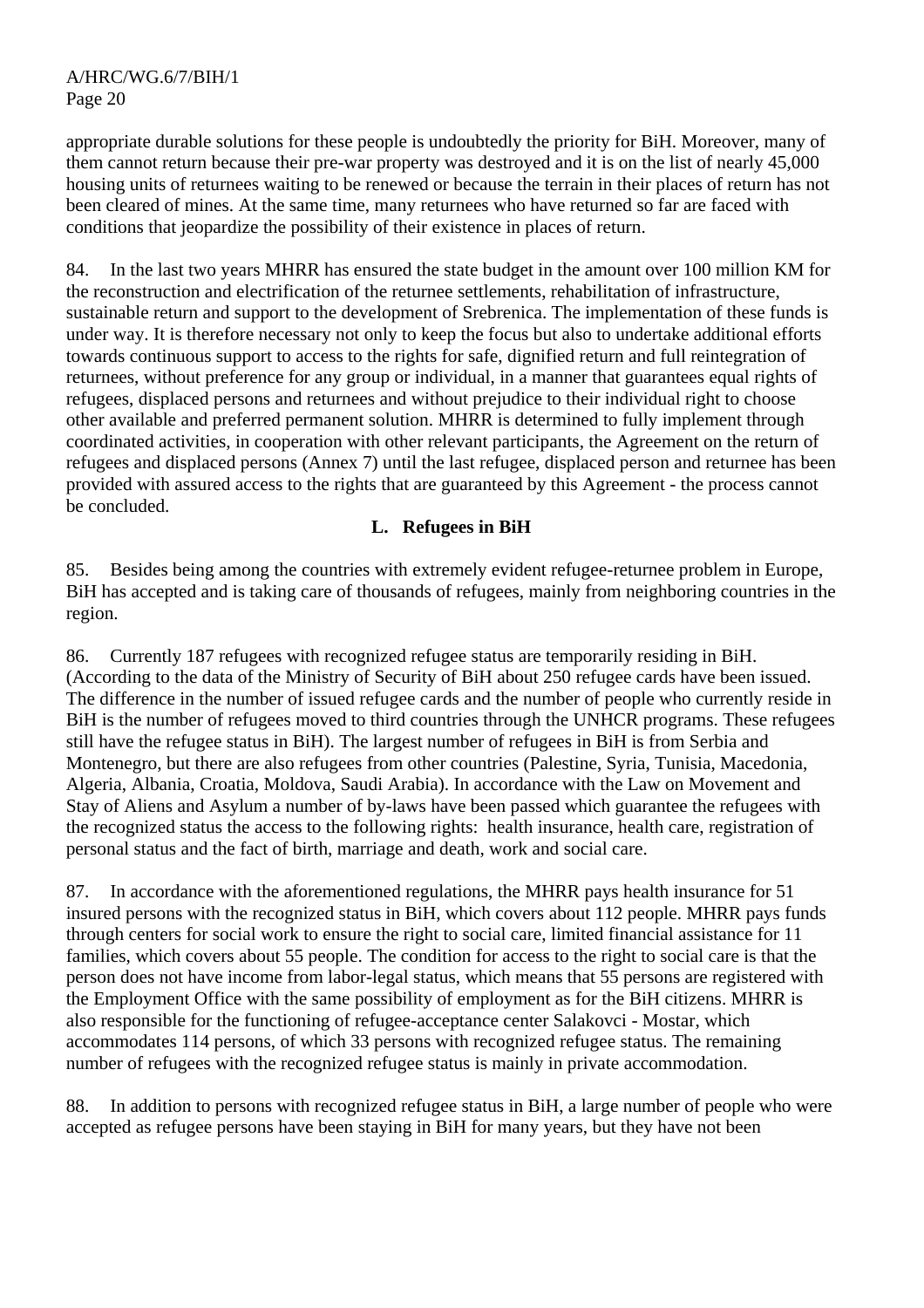integrated in BiH yet. These are mostly Serbs from Croatia, Bosniaks, Roma and Albanians from Serbia and Montenegro. These people have no settled status and other issues in BiH, which would enable their easier integration.

## **V. COMMITMENT OF BIH TO PROMOTION AND PROTECTION OF HUMAN RIGHTS**

89. In evaluating the general BiH situation in achievements made in the protection of human rights it can be concluded that there is no doubt that BiH has achieved notable progress. But it is also the fact that BiH must continue to strengthen institutional mechanisms for the protection of human rights and freedoms at BiH level as well as the institutional mechanisms at lower levels of government, especially in municipalities that actually provide direct servicing of BiH citizens.

90. BiH is committed to fulfill its international obligations in the field of human rights through constant efforts to improve the BiH legislation and implementation of international agreements of multilateral character in BiH. In some areas these initiatives have lived its materialization in the legislative or executive authorities, such as making of concrete and strategic documents previously mentioned in this text, which make the BiH policy concrete in the area of displaced persons and refugees, war victims, children, women, including victims of violence and sexual exploitation, the old people, persons with disabilities, members of minorities. Specific capacities have been established in order to implement these policies, such as: the councils of national minorities in BiH Parliamentary Assembly and the parliaments/ assemblies of entities, BiH Council for Children, the Inter-religious Council and the independent Commission for monitoring of prisons and residential institutions, the Committee for Roma, youth associations, and activities on formation of the Council for people with disabilities in also ahead in BiH.

91. BiH is committed to respect for human rights as a part of its foreign policy, as an important determinant for the normalization of relations with countries in the region and beyond, both in the BiH post-conflict society and in the modern world affected by the process of globalization, thereby restoring confidence among citizens and contributing to the development of BH democracy.

92. In this regard, the constitutional amendments are priority for the BiH society, which will treat all BiH citizens in the same way and which will expand the scope of the state authority to make it have the same powers as the countries in the region, Europe and the world.

93. Having in mind the overall needs of BiH society, the priorities are the following: adoption of a national action plan for human rights, capacity building and unifying of the BiH Ombudsmen institutions, enforcement of the Law on Prohibition of Discrimination, harmonization of domestic legislation with the European *acquis communautaire*, implementation of recommendations of UN committees, training of judges, prosecutors and others actors in the field of human rights, population census, the analysis of the social situation in BiH (better cooperation between entities and the state), the implementation of action plans for Roma and improvement of implementation of educational needs of Roma (Education and training of the Roma population), improve the protection of the human rights activists, conducting specific measures to eliminate segregation in schools (two schools under one roof), promote women politicians and leaders- promote the importance and the role of women in political life, condemnation of violence in the family- (talk publicly about the violence in the family the politicians and leaders), the realization of the National strategy on war crimes processing, the Strategy and reform of the judicial system (OSCE - Report), the establishment of the best national